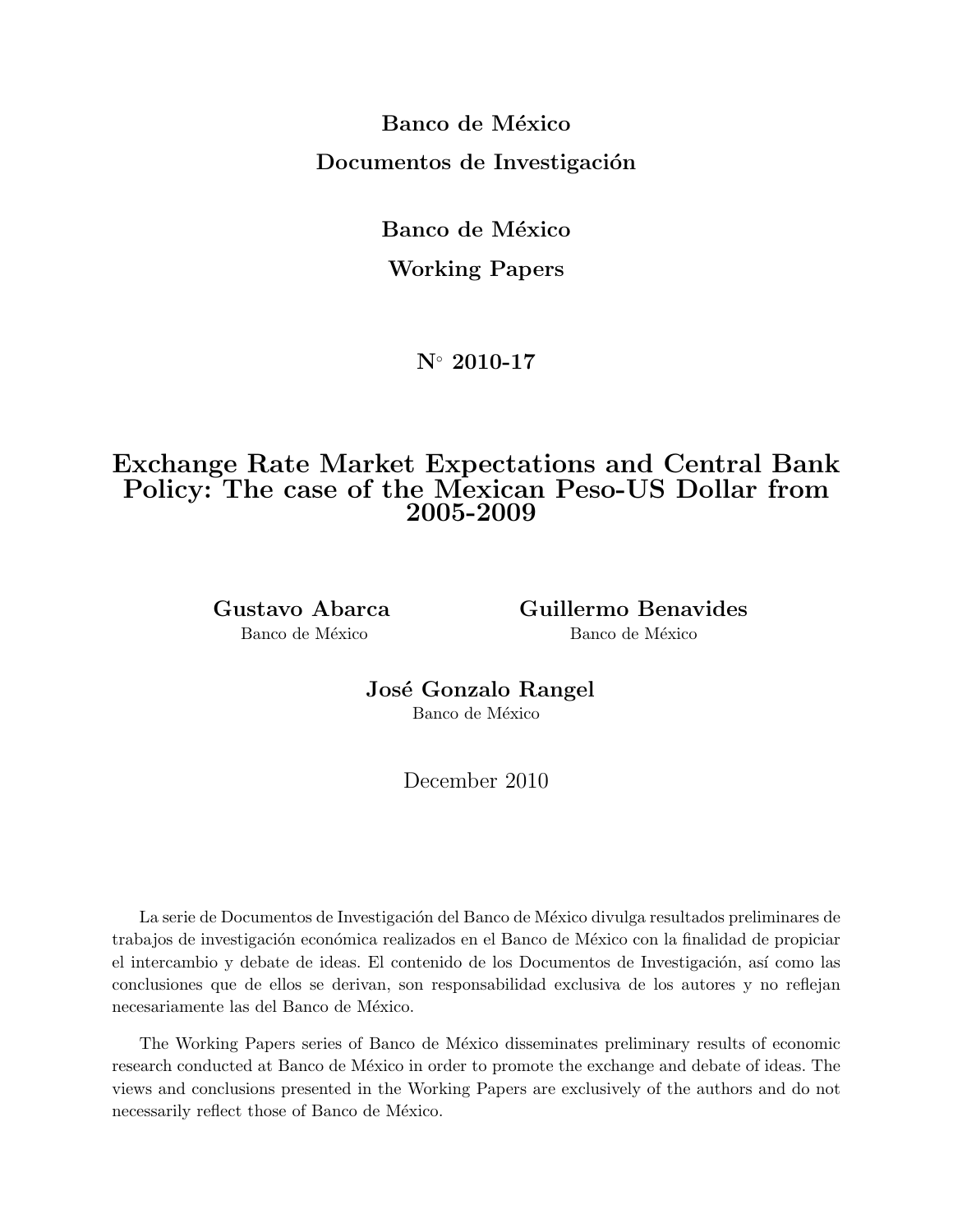Documento de Investigación Working Paper 2010-17 2010-17

# Exchange Rate Market Expectations and Central Bank Policy: The case of the Mexican Peso-US Dollar from 2005-2009\*

Gustavo Abarca<sup>†</sup> Guillermo Benavides<sup>‡</sup> Banco de México Banco de México

José Gonzalo Rangel<sup>§</sup>

Banco de México

Abstract: We examine two approaches characterized by different tail features to extract market expectations on the Mexican peso-US dollar exchange rate. Expectations are gauged by risk-neutral densities. The methods used to estimate these densities are the Volatility Function Technique (VFT) and the Generalized Extreme Value (GEV) approach. We compare these methods in the context of monetary policy announcements in Mexico and the US. Once the surprise component of the announcements is considered, our results indicate that, although both VFT and GEV suggest similar dynamics at the center of the distribution, these two methods show significantly different patterns in the tails. Our empirical evidence shows that the GEV model captures better the extreme values.

Keywords: Exchange rates, monetary policy, risk-neutral densities. JEL Classification: C14, E44, E58, F31.

**Resumen**: Se examinan dos metodologías caracterizadas por diferentes propiedades en las colas de la distribución para extraer expectativas del tipo de cambio peso-dólar. Las expectativas son medidas con densidades de riesgo-neutral. Los m´etodos utilizados para estimar estas densidades son la Técnica de Función de Volatilidad (VFT) y el método de Valor Extremo Generalizado (GEV). Comparamos estos métodos en el contexto de anuncios de política monetaria en México y en Estados Unidos. Una vez que consideramos el componente sorpresivo de los anuncios, los resultados indican que, aunque ambos VFT y GEV sugieren una dinámica similar en el centro de la distribución, estos métodos muestran patrones significativamente diferentes en las colas de la distribución. Nuestra evidencia empírica muestra que el modelo GEV captura mejor los valores extremos.

Palabras Clave: Tipos de cambio, política monetaria, densidades de riesgo-neutral.

<sup>\*</sup>We thank Ana Luisa Mexicano, Luis Mej´ıa and Pablo Bravo for excellent research assistance. We are grateful to Carlos Capistrán, Santiago García and seminar participants at Banco de México, XI JOLATE Conference at San Luis Potosí and at ITAM for their helpful comments. The opinions presented in this paper are exclusively the responsibility of the authors and do not necessarily reflect the point of view of Banco de México. A previous version of this paper was awarded with the Premio Nacional de Derivados 2010 from the Mexican Derivatives Exchange (MexDer).

<sup>&</sup>lt;sup>†</sup> Dirección General de Investigación Económica. Email: gabarca@banxico.org.mx.

<sup>&</sup>lt;sup>‡</sup> Dirección General de Investigación Económica. Email: gbenavid@banxico.org.mx.

 $\frac{1}{3}$  Dirección General de Investigación Económica. Email: jgrangel@banxico.org.mx.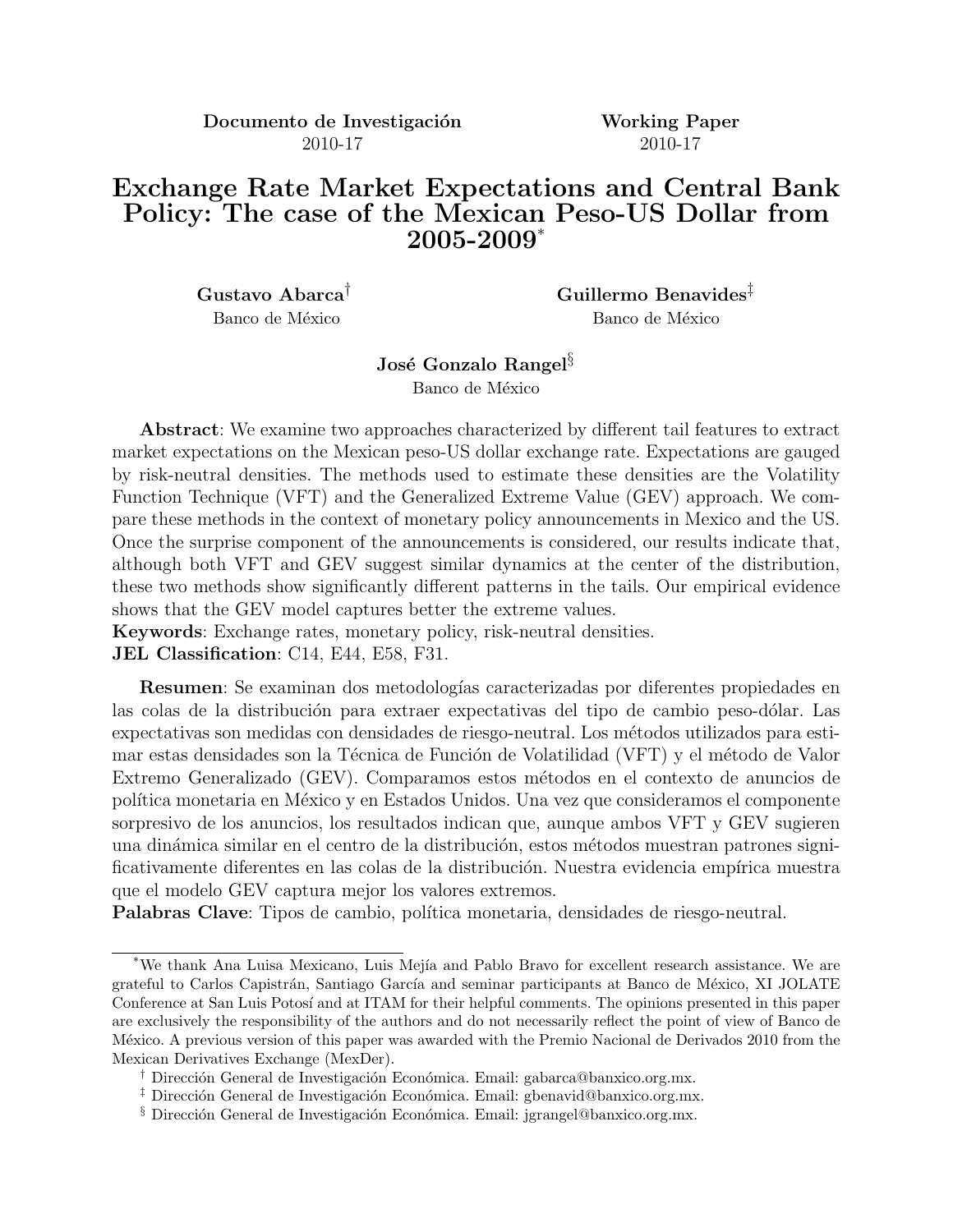## **1. Introduction**

Risk-Neutral Density (RND) estimation is of fundamental interest in several financial applications. For instance, RNDs are widely used for measuring the unobserved market expectations about asset prices. Gauging such expectations could be useful not only for pricing, hedging, and managing risk, but also for the analysis of policy decisions and their transmission mechanisms (see, among others, Bernanke and Kuttner (2005) and Taylor (2005)). Indeed, a measure of market expectations allows policy makers to assess the market's reaction to main economic events and to follow the implications of certain economic policy decisions, such as monetary policy actions by a central bank (Mc Manus (1999), Bernanke and Kuttner (2005), and Castrén (2005)).

Nowadays there are a wide variety of methods used to extract risk-neutral densities (see Bates (1991), Rubinstein (1994), Bahra (1997), Melick and Thomas (1997), and Aït-Sahalia and Lo  $(1998)$ .<sup>1</sup> However, besides the little consensus on a dominant methodology, there are considerably less studies that examine their performance on days of high market activity associated with the arrival of economic news. Recent exceptions are Castrén (2005) and Figlewski and Birru (2010).<sup>2</sup> The first study focuses on RNDs associated with currency markets in Eastern European countries and their response to foreign and local news surprises. The second paper examines the behavior of RNDs in the US equity market on the days when the Federal Reserve announces its future target for the federal funds rate (FFR). However, none of these papers compare different methodologies. While the latter applies the new approach of Figlewski (2009), the former uses the methodology of Malz (1997). In this regard, a practical comparison of methodologies is of special interest on days when fundamental information is released to the market because these days show different patterns in terms of the distribution of asset prices and

 $1$  Taylor (2005) enumerates several desirable properties for RND estimation. However, most researchers use a specific estimation method based on data availability, accuracy, consistent estimation, stability of estimated parameters, among others.

<sup>&</sup>lt;sup>2</sup> Melick and Thomas (1997) and Soderlind (2000) also examine the response of RNDs to economic events; however, they focus on episodes of financial crisis rather than scheduled macroeconomic announcements.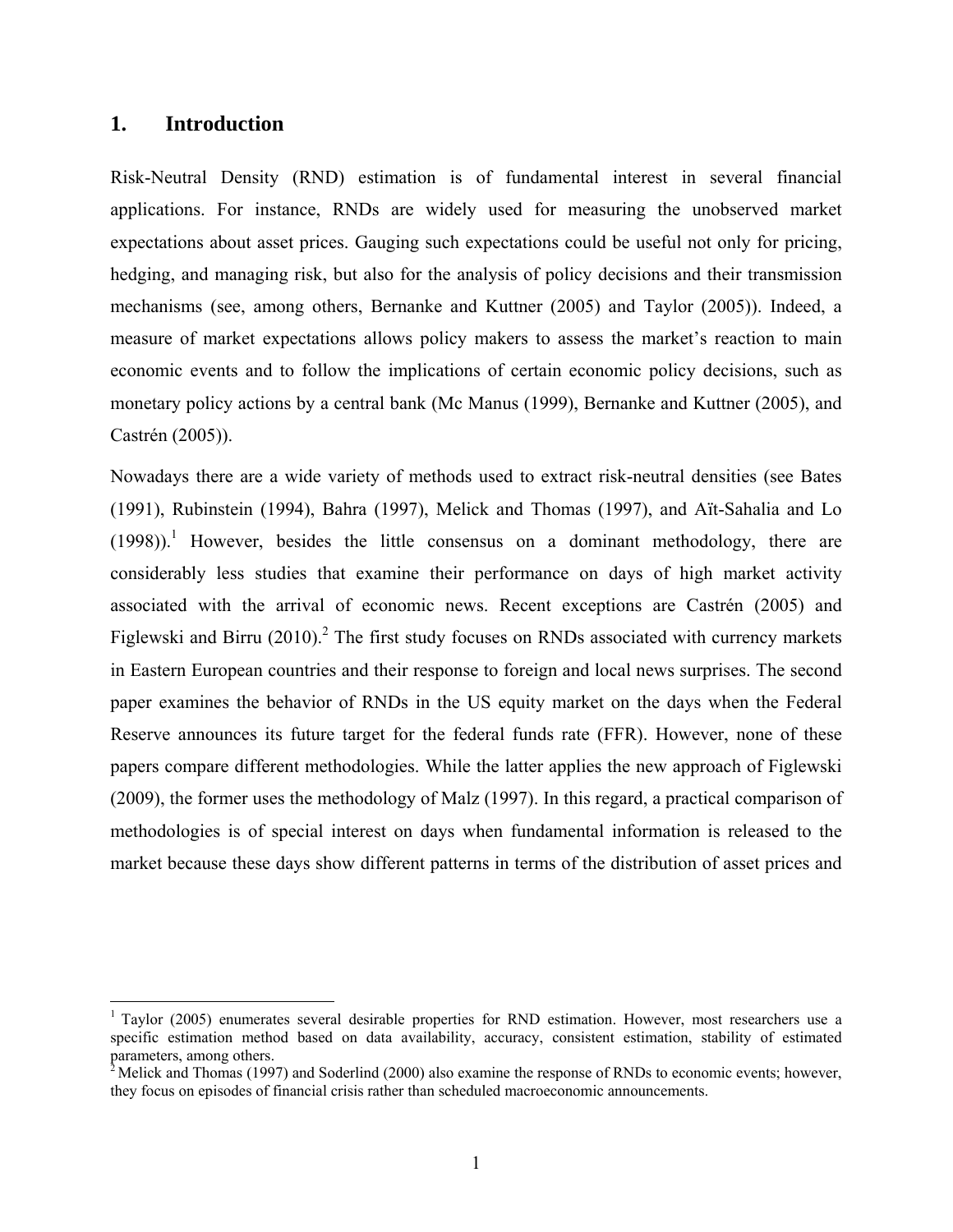therefore, the assumptions embedded in each methodology may affect the appropriate characterization of these patterns.<sup>3</sup>

The present paper contributes to address this issue by comparing the two mentioned methodologies in the context of monetary policy events that allow us to link news about fundamentals with changes in the market expectation of FX prices. We focus on the case of the Mexican peso to assess the implications of these methodologies.<sup>4</sup> The Mexican peso-US dollar market is interesting for a number of reasons: 1) options contracts on this currency offer a reasonable range of exercise prices, 2) financial markets in Mexico and the US are well synchronized in terms of trading hours, and 3) the high level of commercial integration between the two economies makes it interesting to assess the effect of monetary policy news from the two economies on the exchange rate.

Another contribution of the paper is the measurement of monetary policy shocks in Mexico from interest rates futures contracts. In particular, we apply the approach of Kuttner (2001) not only to measure monetary policy shocks in the US, but also to extract signals of changes in the market assessment of future changes in the monetary policy of the Central Bank of Mexico (Banxico).<sup>5</sup> In this regard, while data on federal funds rate futures contracts is available in the US, in Mexico there is only futures data on a reference rate (the Interbank Equilibrium Rate or TIIE) that characterizes the funding conditions in the local interbank market. However, we find a very high contemporaneous correlation between changes in the central bank target rate and changes in the TIIE. This correlation coefficient is of an order of magnitude of around 0.99 for the whole sample and around 0.93 for announcements days. Thus, we argue that, on monetary policy announcement days, changes in the TIIE futures mainly reflect changes in the market expectations of Banxico's monetary policy. Overall, the application of Kuttner's methodology to the case of Mexico provides a new measure for local monetary policy shocks and therefore contributes to the

<sup>&</sup>lt;sup>3</sup> The literature on announcements and news effects on different moments of asset returns is ample. Some examples include Andersen and Bollerslev (1998), Jones, Lamont and Lumsdaine (1998), Flannery and Protopapadakis (2002), Andersen, Bollerslev, Diebold, and Vega (2003), Bomfim (2003), and Rangel (2009), among others.

<sup>&</sup>lt;sup>4</sup> Other studies that have estimated RNDs for the Mexican Peso include Díaz de Leon and Casanova (2004) and Benavides and Mora (2008). However, none of them examine the effect of monetary policy scheduled announcements on RNDs.

 $<sup>5</sup>$  The approach of Kuttner (2001) for measuring monetary policy shocks from futures prices has been applied in a</sup> number of studies that examine US data, including Bernanke and Kuttner (2005) and Gurkaynak, Sack, and Swanson (2007). Moreover, Hamilton (2009) concludes that futures prices provide an excellent indicator of daily changes in the market's expectation of near term changes in Fed policy.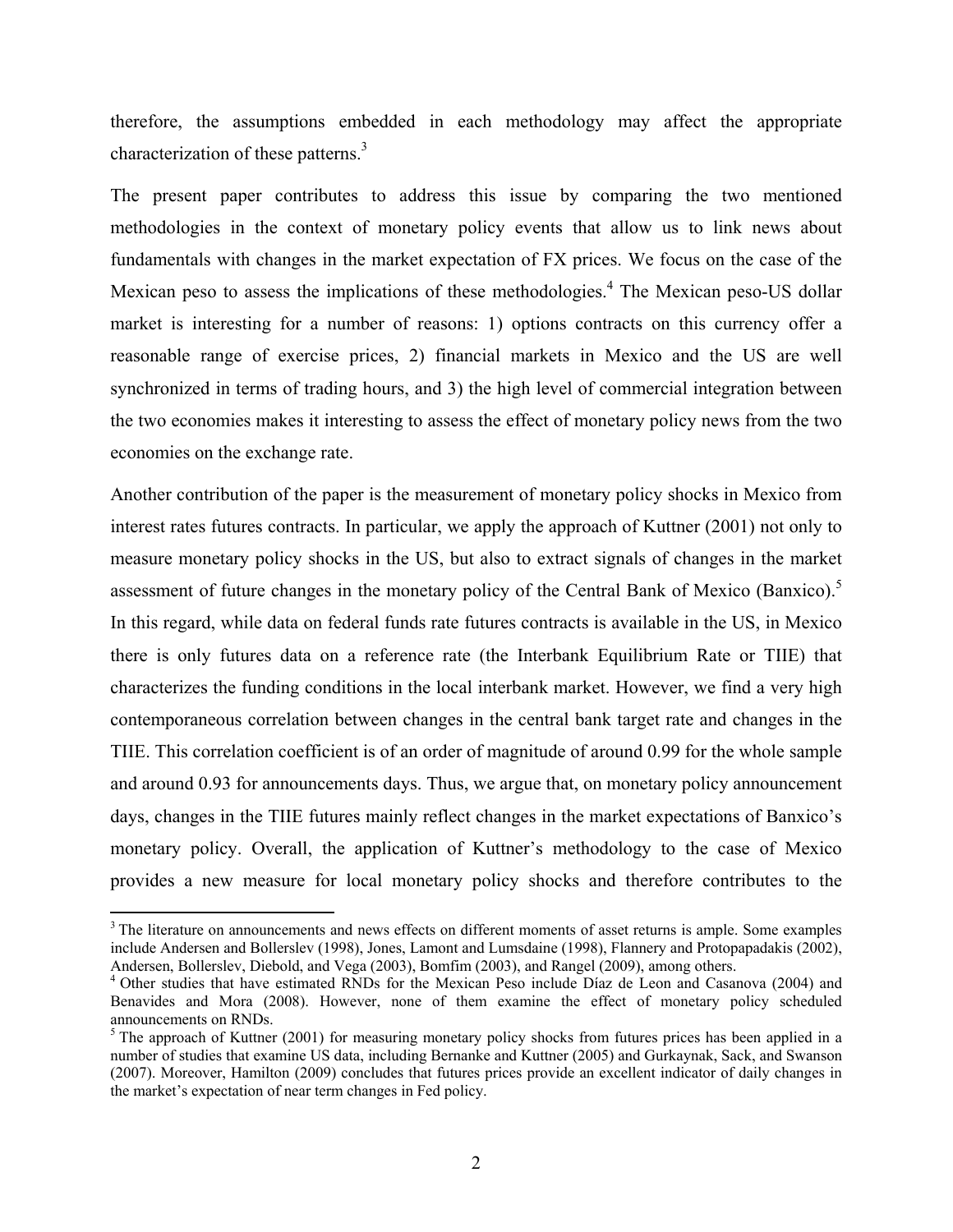discussion of using high frequency information from local interest rate markets to gauge such shocks.

Our results show evidence that changes in the Mexican peso-US dollar exchange rate significantly respond to monetary policy surprises.<sup>6</sup> This finding provides empirical motivation for our event-study approach that focuses on these days to evaluate the RND methodologies. In this regard, our results indicate that for this exchange rate both the Volatility Function Technique (VFT) postulated by Malz (1997) and the Generalized Extreme Value (GEV) approach proposed by Figlewski (2009) suggest similar dynamics at the center of the distribution; however, these two frameworks lead to significantly different patterns in the tails. Indeed, our empirical evidence supports that the GEV captures better the extreme values of the distribution around monetary policy event days, given its unique procedure to allow for longer asymptotically well-behaved tails. These findings are robust to control for the surprise component of the announcement, which is measured by applying the methodology of Kuttner (2001) in both countries.

The layout of this paper is as follows. Section 2 gives a brief literature review and discusses the methodologies used to obtain the RNDs. Section 3 presents a brief data explanation. Section 4 explains the event-study analysis. A detailed empirical comparison of the two analyzed methods is also presented in this section. Finally, Section 5 concludes.

## **2. Literature Review and Methodology**

## **2.1. Risk-neutral densities definition**

The idea of estimating RNDs implied by option prices was first postulated by Breeden and Litzenberger (1978) motivated by the belief that there is a rich source of forward-looking financial information in derivatives markets. A way to extract this information is the estimation of an implicit probability distribution of an asset from the observed prices of options contracts on such an asset, which are traded in these financial markets. However, given that the models used to estimate these probabilities use an equivalent martingale measure of the objective (real)

 $6$ This evidence is based on a time series regression that only incorporates surprises from the US. Since the target rate as a policy instrument has been implemented in Mexico only since 2004, the data of target surprises in Mexico is too short to conduct reliable inference.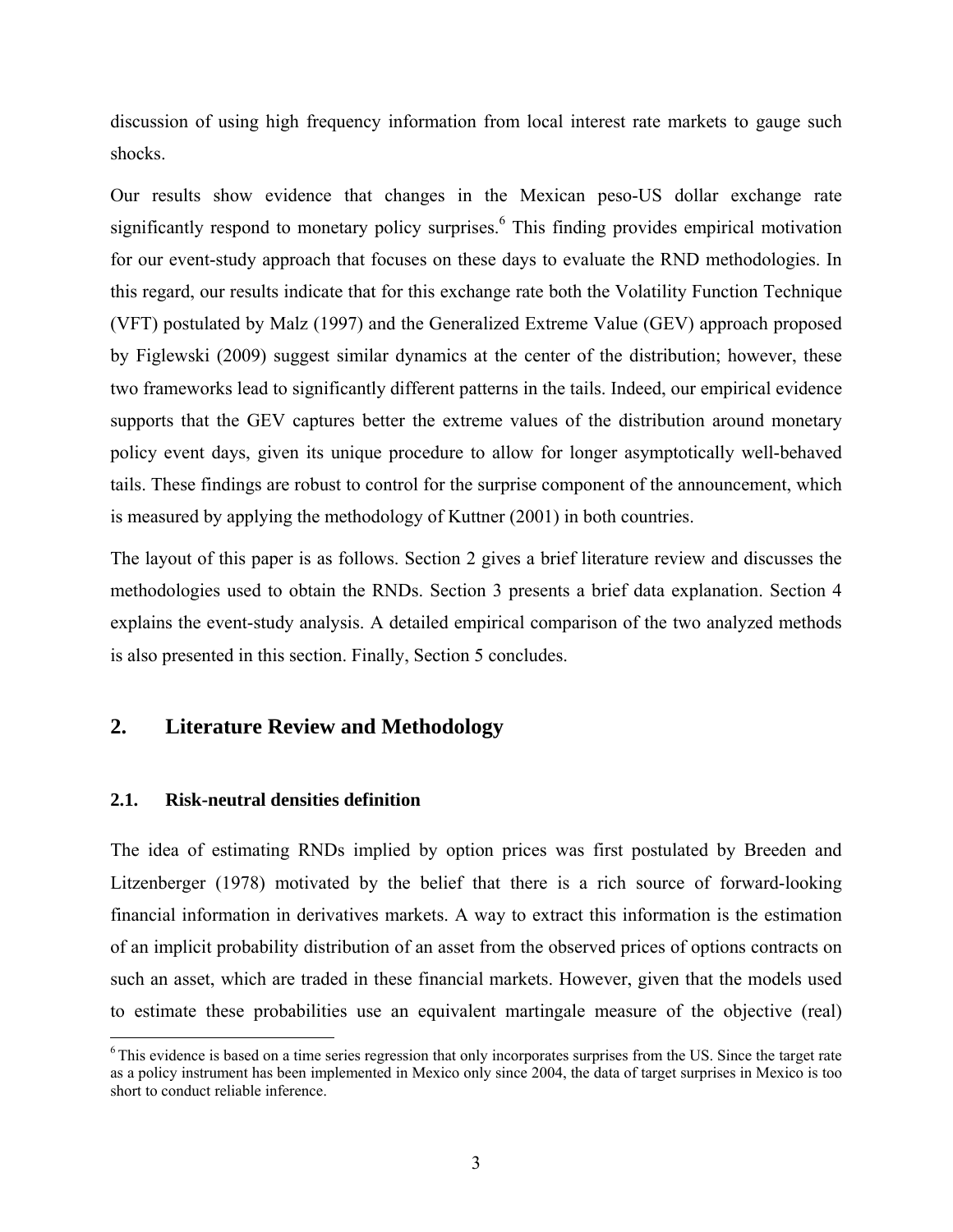probability that prices assets as if agents were risk-neutral, the resulting probability density is called risk-neutral density.7

Breeden and Litzenberger (1978) proved that the RND can be extracted from the prices of call (or put) options. In particular, if the value of a call option is defined as:

$$
c(X,T) = \int_X^{\infty} e^{-rT} (S_T - X) f(S_T) dS_T,
$$
\n(1)

where *c* refers to the call option price,  $X$  is the exercise price,  $T$  is the time to maturity,  $r$  is the risk-free interest rate,  $S_T$  is the spot price of the underlying asset at the maturity of the option and  $f(S_T)$  represents the risk-neutral probability function of the price of the underlying asset. By calculating the second partial derivative of the call price function  $c(X, T)$  with respect to the different exercise prices  $(X)$ , we obtain:

$$
\frac{\partial^2 c(X,T)}{\partial X^2} = e^{-rT} f(X). \tag{2}
$$

Rearranging this expression, it is possible to obtain the following definition:

$$
f(X) = e^{rT} \left( \frac{\partial^2 c(X, T)}{\partial X^2} \right),\tag{3}
$$

where  $f(X)$  is the risk-neutral distribution. The assumption that the call price function is continuous for the range of exercise prices is problematic given that in practice only some prices are available or observed. Considering this limitation, Shimko (1993) proposed an interpolation method using the available exercise prices. In subsequent research, Malz (1997) proposed to interpolate across implied volatilities (using the framework of Garman and Kohlhagen (1983)) and the delta, which is the sensitivity of the option price with respect to changes in the underlying asset price. In this case, the delta has to pass through at least three points of the volatility smile as it will be explained in more detail in Subsection 2.1.1. One advantage of Malz's method is that it can be easily applied to exchange rate options. This is because traders trade quoting implied volatility as a function of the delta. Therefore, hard data on implied volatility is always available, which can be used for a smoother interpolation.

 7 This of course does not mean that investors are assumed to be risk-neutral.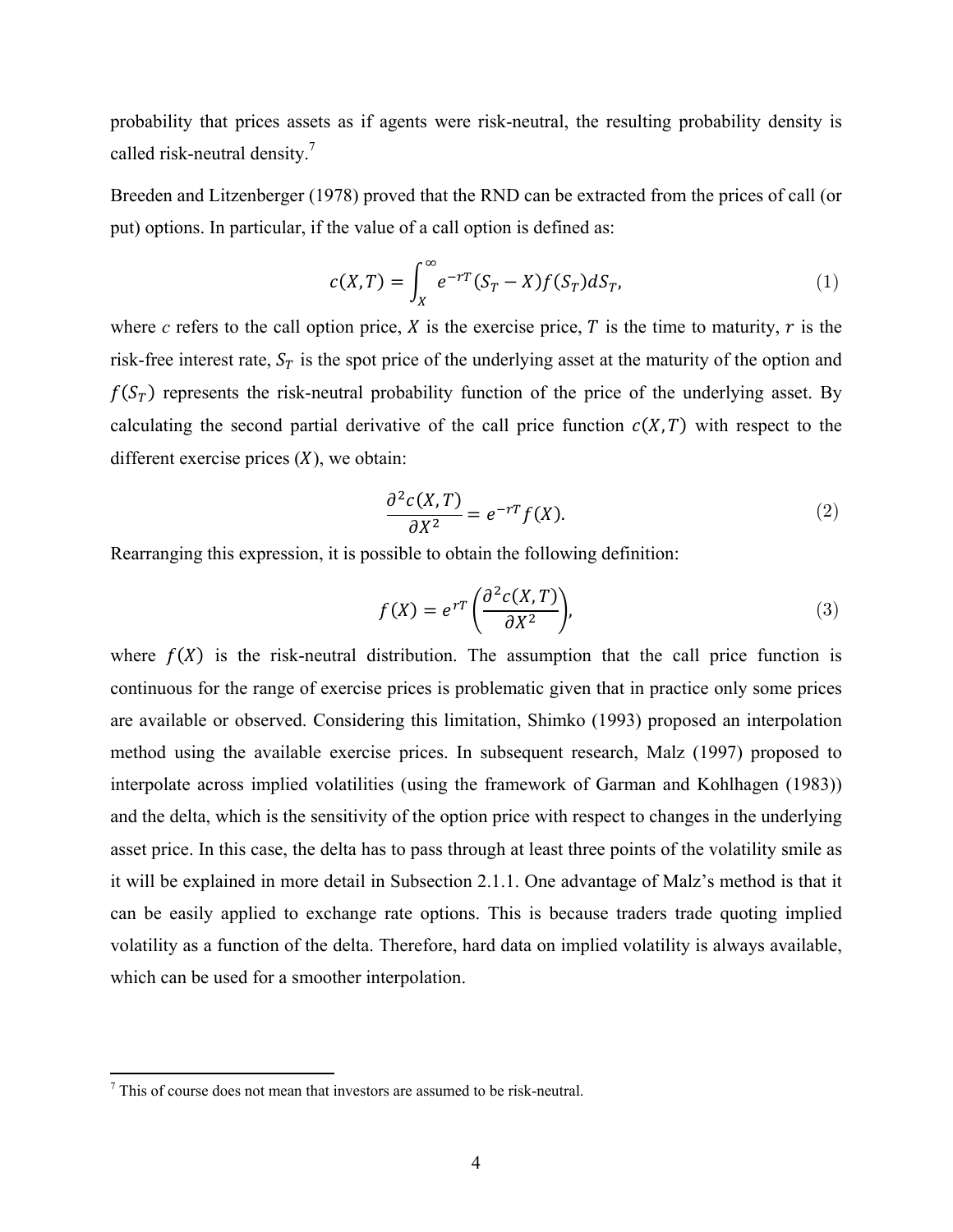Besides giving a point estimate forecast for the moments of a specific underlying asset, RNDs estimations also provide information about the whole asset price distribution expected by the market, as well as the market sentiment. For example, if an exchange rate shows RNDs with skewness that are systematically positive through time, the interpretation is that the market is expecting one of the currencies to depreciate (or keep depreciating) in the near future.

Considering the actual evidence, it could be assumed that, from a theoretical viewpoint, RND estimation can be seen as a parsimonious and reliable approach for capturing the market's belief about a future asset price distribution. The present paper compares the results from two known methods (non-parametric and parametric) to extract RNDs for exchange rates in the context of monetary policy announcements.

## **2.1.1. The volatility function technique**

The volatility function technique (VFT) was originally postulated by Malz (1997). He extended the idea proposed by Shimko (1993) in which the application of interpolation methods to exercise prices allows to recover the RND. Shimko's method suggested a parabolic function to estimate a curve for the implied volatility function vis-à-vis exercise prices; i.e., the smile curve. The idea behind this method is to estimate a 'smoothed' smile implied volatility function, out of a relatively few exercise prices (five or less) with a parabolic function, and then generate smooth call option prices using the Black and Scholes (1973) formula (BS).

With the estimated call and put prices, the RND can be extracted by applying the previously defined Breeden and Litzenberger (1978) approach. The main difference with respect to Shimko's method is that the Malz's model does not use a parabolic function to estimate the smile curve, but instead it applies implied volatilities from option pricing strategies (risk reversals and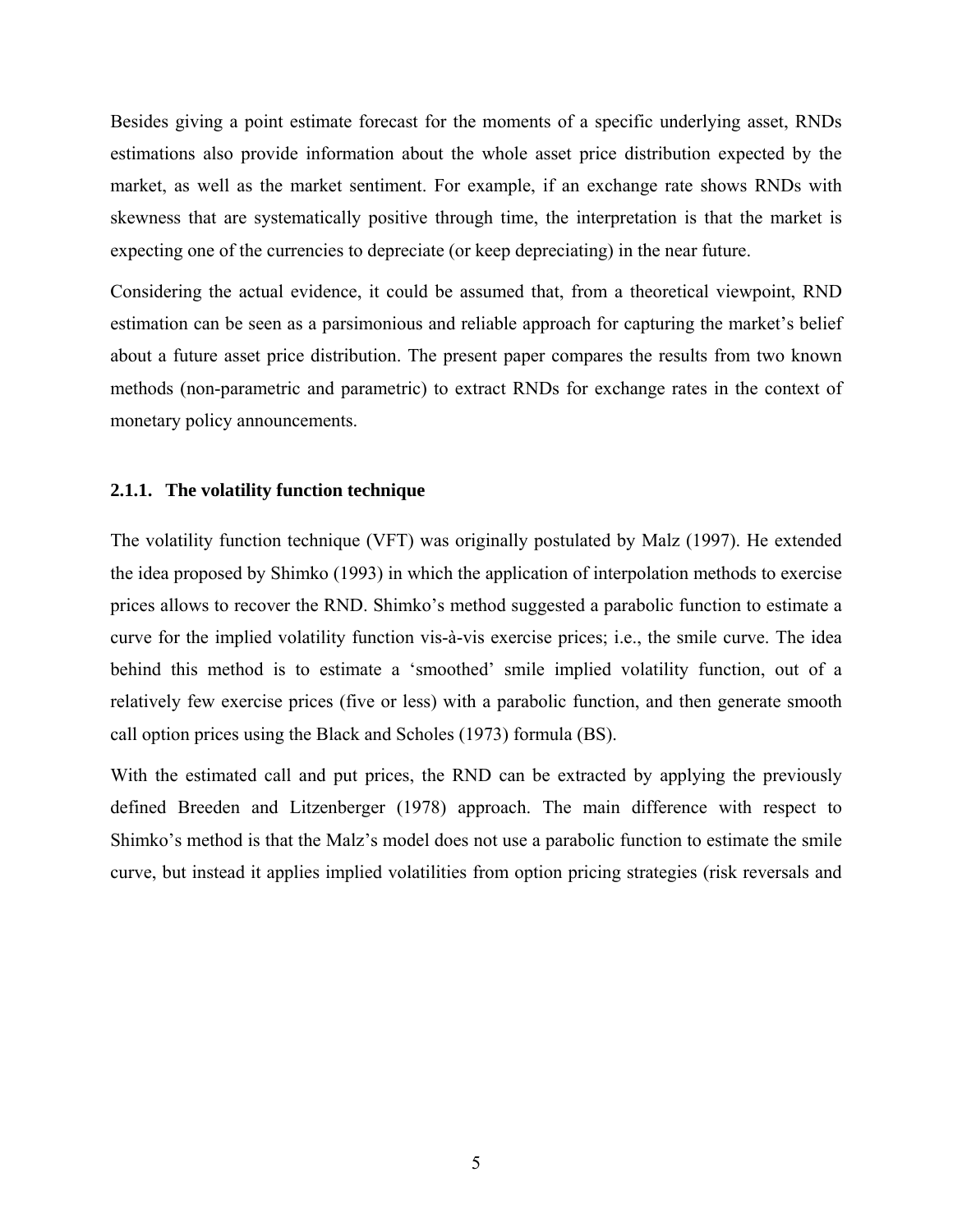strangles). <sup>8</sup> The objective is to estimate a curve matching implied volatility vis-à-vis the delta and then calculate the call option prices from it by using either BS or GK.<sup>9</sup>

The approach of Malz (1997) estimates a RND by interpolating the smile curve. Specifically, interpolation can be carried out in terms of the implied volatilities determined from market expectations. The considered implied volatilities are: 1) at-the-money  $(atm)$ , where the forward price ( $F$ ) equals the exercise price; 2) risk reversal ( $rr$ ); and 3) strangle ( $str$ ). For exchange rates these were taken from market traders. The implied volatilities from the above mentioned option strategies for a 25 delta can be theoretically obtained in terms of the implied volatilities of *atm* and out-of-the-money puts and calls with 25 delta options as follows.

Let  $rr$  be defined as:

$$
rr_t^{25\Delta} = \sigma_t^{(\Delta_{0.25}^c)} - \sigma_t^{(\Delta_{0.25}^p)},
$$
\n
$$
\tag{4}
$$

and the *str* as:

$$
str_t^{25\Delta} = 0.5 \left[ \sigma_t^{(\Delta_{0.25}^c)} + \sigma_t^{(\Delta_{0.25}^p)} \right] - \sigma_t^{ATM}.
$$
\n
$$
\tag{5}
$$

Writing the volatility ( $\sigma$ ) as a quadratic function of delta ( $\delta$ ), it is possible to obtain the following smile curve:  $10$ 

$$
\sigma(\delta) = atm - 2rr(\delta - 0.5) + 16str(\delta - 0.5)^2.
$$
\n
$$
(6)
$$

Once this curve is obtained a transformation is performed in which the implied volatility can be expressed in terms of exercise price  $(X)$  and not in terms of the delta. Thus, the definition of the delta function is as follows:

 $8$  A risk reversal is an option trading strategy that is constructed with an out-of-the-money (OTM) long position of a call option and an OTM short position of a put option, both with the same time to expiration (the investor hopes for extreme increases in the exchange rate to make a profit). A strangle is another common currency option trading strategy, which consists in taking an OTM long position of a call option and an OTM long position of a put option, both with the same time to expiration (the investor hopes for extreme movements in either direction of the exchange rate to make a profit). The options are OTM due to their lower price.

<sup>&</sup>lt;sup>9</sup> Malz argued that his method is more accurate for modeling financial data given that option strategies' implied volatilities, like risk reversals and strangles, capture the market's expectations for the relative likelihood of exchange rate depreciations (implied skewness) and extreme events (excess implied kurtosis).

<sup>&</sup>lt;sup>10</sup> The  $\delta$  is defined as the sensitivity of the option price to a change in the spot price.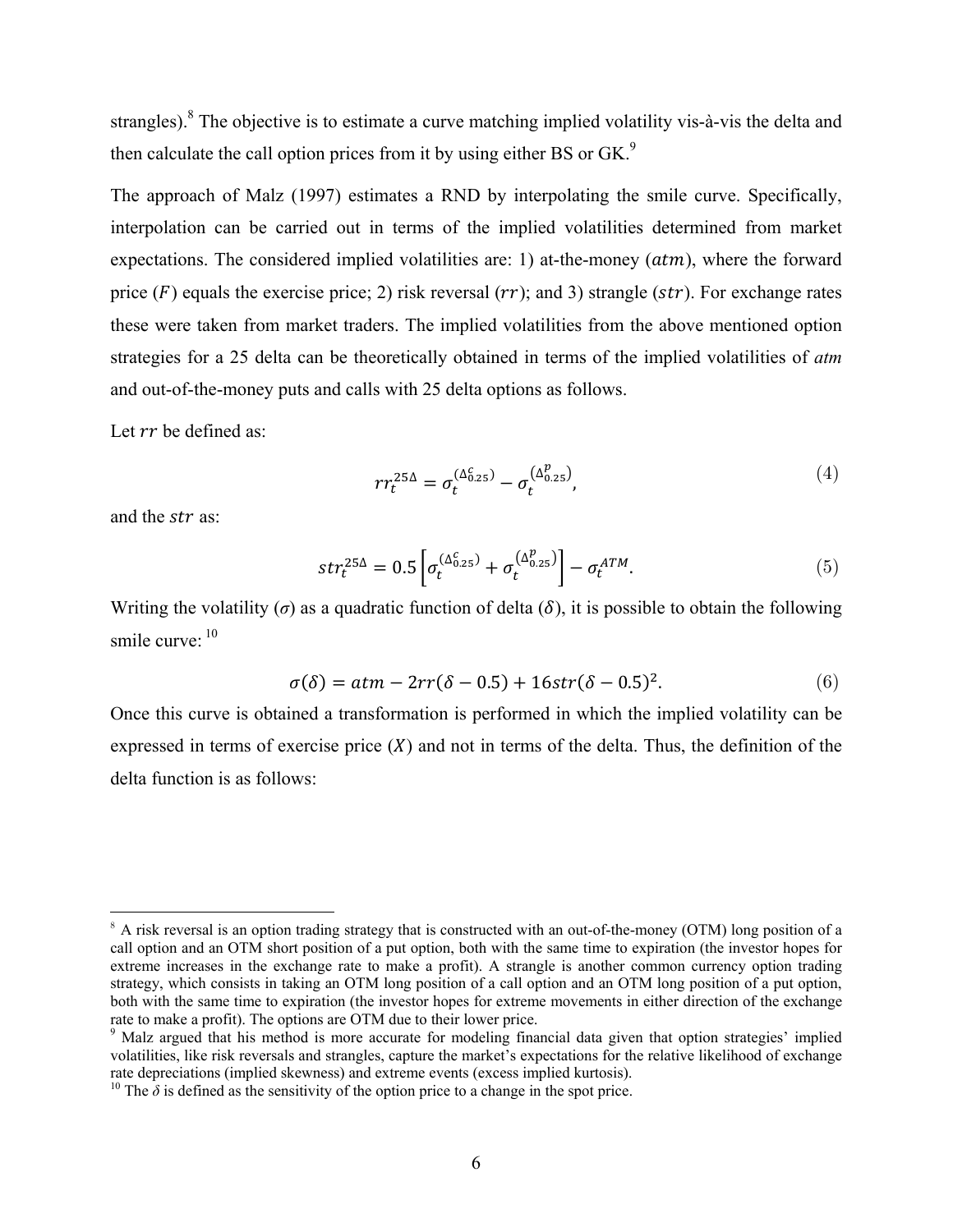$$
\delta = e^{-r_f T} * N \left( \frac{\ln \left( \frac{F_t}{X} \right) + \left( \frac{\sigma^2}{2} \right) T}{\sigma \sqrt{T}} \right), \tag{7}
$$

where  $F_t$  is the forward price. Equation 7 is substituted into Equation 6 and Equation 8 is obtained,

$$
\sigma(\delta) = atm - 2rr(e^{-r_f T} * a_1 - 0.5) + 16str(e^{-r_f T} * a_1 - 0.5)^2,
$$
\n(8)

where  $a_1$  is equal to N  $\frac{\ln(\frac{F_t}{x}) + (\frac{\sigma^2}{2})T}{\sigma\sqrt{T}}$ . To estimate the density function for the underlying asset,

the Breeden and Litzenberger (1978) result is applied here. Thus, by substituting these expressions into Equation 3, it is possible to estimate the probability function for the underlying asset, which is expressed as follows:

$$
f(S_T) = e^{rT} \left[ F \left( b_1 + n(d_1) d_1 \left( \frac{1}{X v \sqrt{T}} \right)^2 \right) - X \left( b_2 + n(d_2) d_2 \left( \frac{1}{X v \sqrt{T}} \right)^2 \right) \right],
$$
(9)

where  $b_1$  is equal to  $\left(\frac{n(d_1)}{X^2 \nu \sqrt{T}}\right)$ , and  $b_2$  is  $\left(\frac{n(d_2)}{X^2 \nu \sqrt{T}}\right)$ ,

$$
d_1 = \frac{\ln\left(\frac{F_t}{X}\right) + \left(\frac{v^2}{2}\right)T}{v\sqrt{T}},
$$

$$
d_2 = \frac{\ln\left(\frac{F_t}{X}\right) - \left(\frac{v^2}{2}\right)T}{v\sqrt{T}},
$$

 $n(x)$  is the normal density function and v represents the option implied volatility, which makes Equation 8 equal to zero. Finally, by using different values of  $X$ , it is possible to extract the RND through option prices.

Several studies have applied the VFT. For example, Bliss and Panigirtzoglou (2002) extracted RNDs for the FTSE-100 stock index and short sterling futures. After an extensive comparison with other estimation methods, they concluded that the VFT approach shows better goodness-offit and stability of the parameters. However, they found that the tails of the RNDs were significantly unstable for the analyzed methods (VFT and the mixture of lognormals). Similarly,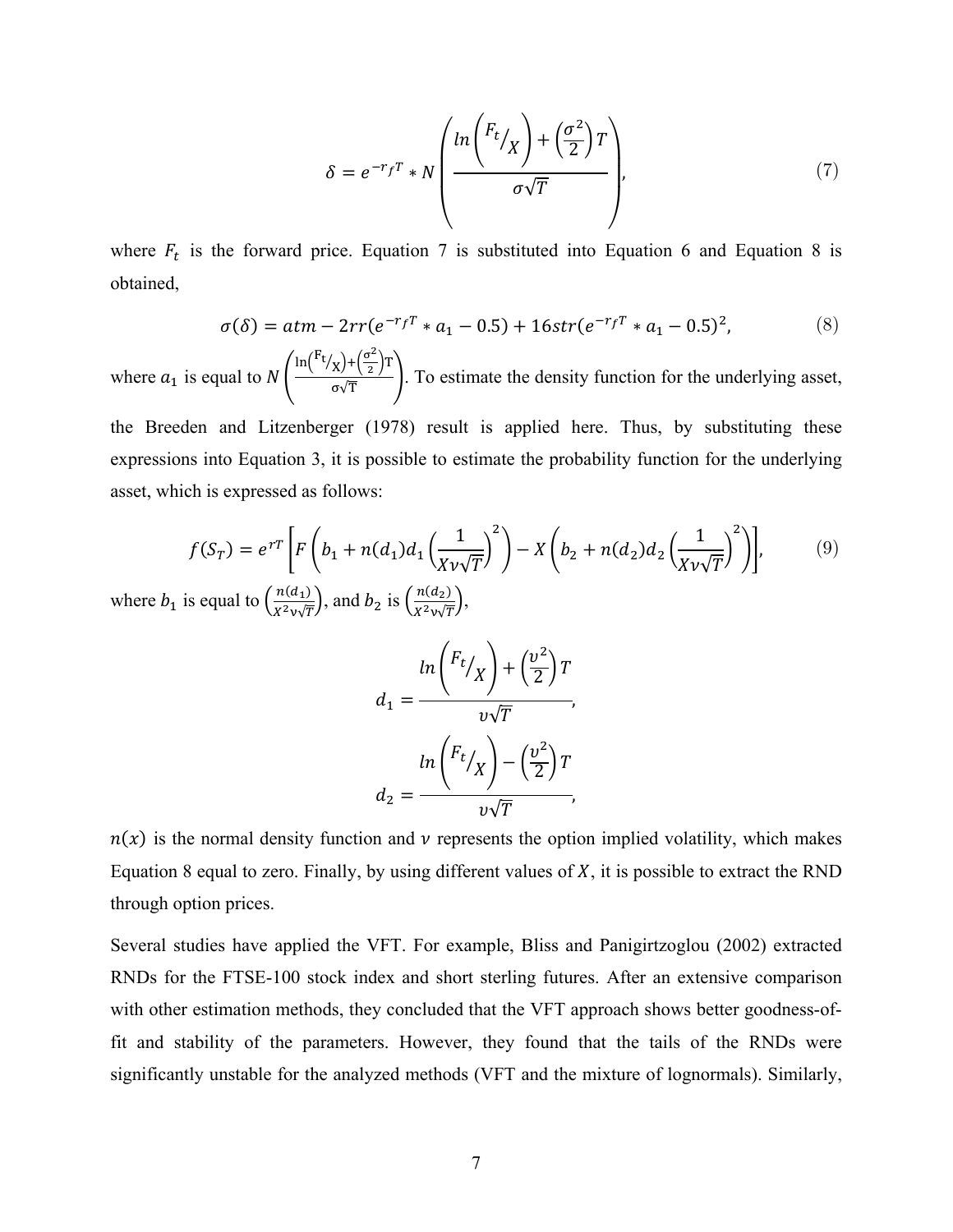Benavides and Mora (2008) found qualitatively similar results for both methods, but applied for the Mexican peso-US dollar exchange rate. These results should not be underestimated given that an unstable tail could complicate the Value-at-Risk analysis. On the other hand, Mc Manus (1999) found that the VFT was not as accurate as the mixture of lognormals' method, which showed higher goodness-of-fit for the case of Eurodollar options. Micu (2004) extracted RNDs for twelve emerging markets currencies vis-à-vis the US dollar. Among other methods, he applied the VFT method and concluded that there is a trade-off between goodness-of-fit accuracy and stability of the parameters. Castrén (2005) used this method to examine RNDs for Eastern European currencies on days of economic releases.

#### **2.1.2. Generalized extreme value**

Based on Equations 1-3, Figlewski (2009) suggests that the  $f(X_n)$  can be approximated using a numerical approach as:

$$
f(X_n) \approx e^{rT} \frac{c_{n+1} - 2c_n + c_{n-1}}{(\Delta X)^2},\tag{10}
$$

where *n* is the cross-section value of the option with the same time to maturity. Extracting from a set of call option prices with exercise prices between  $X_2$  and  $X_{N-1}$  (*N* refers to the total number of exercise prices relevant to the  $n$  options), it is possible to obtain the relevant portion of the RND. To fit the tails of the RNDs, Figlewski (2009) suggests the application of Extreme Value Theory (EVT) that derives a limit distribution for the extreme events. This is the standard Generalized Extreme Value (GEV) distribution, which has one parameter (*ξ*) that determines the shape of the tail. The GEV distribution function can be formally defined as:

$$
F(z) = exp[-(1 + \xi z)^{-1/\xi}].
$$
\n(11)

As explained in McNeil et al. (2005), the extreme value distribution is generalized in the sense that the parametric form depends mainly on the value of *ξ*. When *ξ*>0, the distribution is a Frechet distribution that has heavier tails than the normal distribution; when *ξ*=0, it is a Gumbel distribution that shows tails similar to those of the normal distribution; and when *ξ*<0, we have the case of a Weibull distribution that has tails (with a finite endpoint) smaller than those of the normal distribution.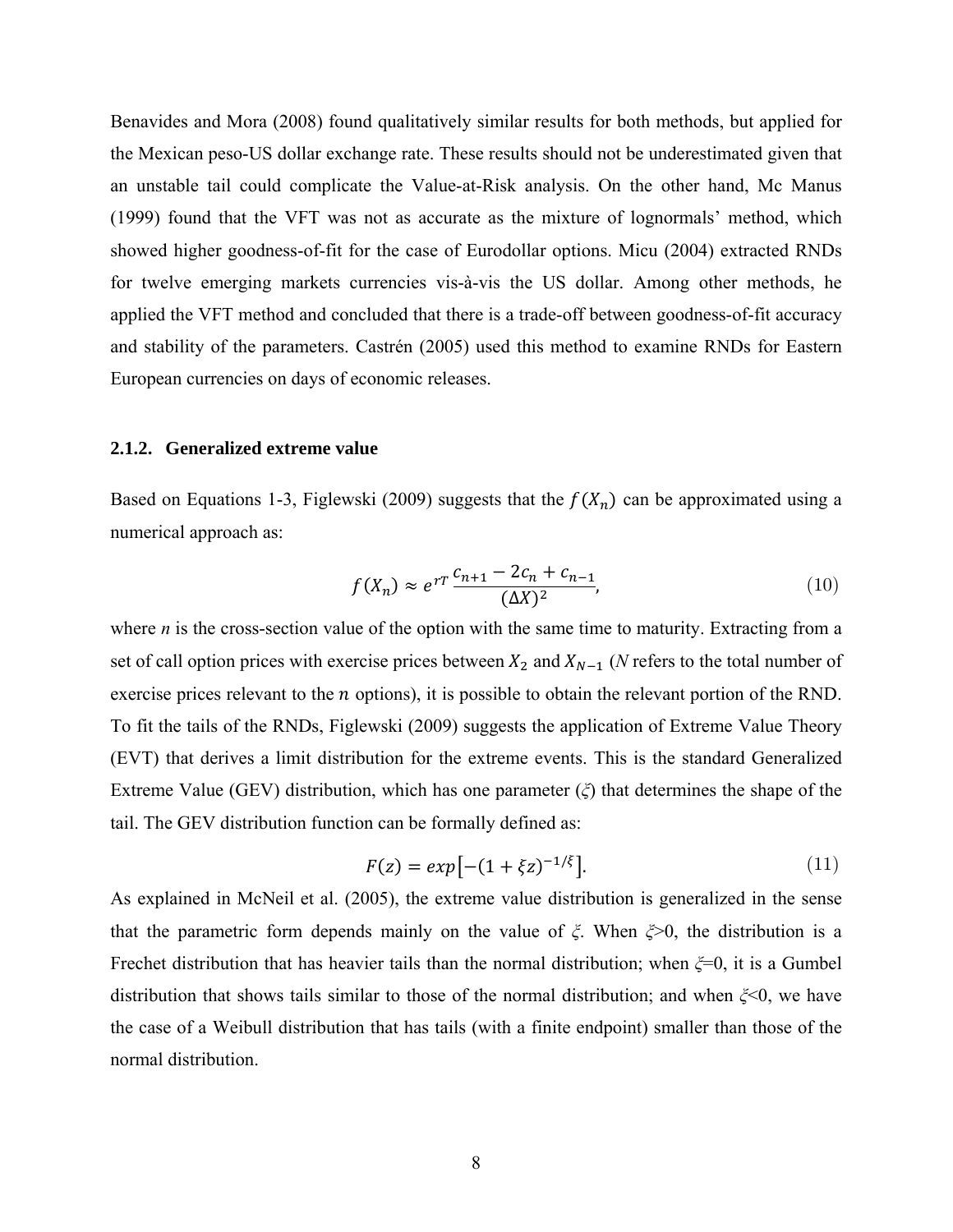To set the location and scale of the distribution, two other parameters are introduced. Using the notation  $\mu$  for location and  $\sigma$  for scale, the following expression defines the standardized variable:

$$
z = \frac{S_T - \mu}{\sigma}.\tag{12}
$$

Since we are able to set three GEV parameters, it is possible to impose three conditions on the tail. Following the notation of Figlewski (2009), we use the expressions  $F_{\text{EVL}}(\cdot)$  to denote the approximating left tail GEV distribution and  $F_{EVR}(\cdot)$  to denote the equivalent approximation of the right tail (where the subscripts  $L$  and  $R$  refer to the left and right tails, respectively). The corresponding density functions are expressed as  $f_{EVL}(\cdot)$  and  $f_{EVR}(\cdot)$ . Lastly,  $F_{EMP}(\cdot)$  and  $f_{\text{EMP}}(\cdot)$  refer to the empirical risk-neutral distribution and empirical risk-neutral density function, respectively.

For the  $\alpha$ -quantile of the risk neutral distribution, let  $X(\alpha)$  denote the relevant exercise price, i.e.  $F_{\text{EMP}}(X(\alpha)) = \alpha$ . The procedure consists in choosing the value of  $\alpha$  where the GEV tail is supposed to begin and then choose a more extreme point on the tail, which is useful to match the GEV tail shape to that of the empirical RND. Again, in line with Figlewski (2009),  $\alpha_{0R}$  and  $\alpha_{1R}$ denote the relevant points in the right tail, and  $\alpha_{0L}$  and  $\alpha_{1L}$  the corresponding points in the left tail. There is no unique rule for choosing the values of  $\alpha_0$  and  $\alpha_1$ . However, the constraints imposed in order to be able to compute the empirical RND at both points are  $X_2 \le X(\alpha_{1L})$  and  $X(\alpha_{1R}) \le X_{N-1}$ . It should be pointed out that the GEV will fit the larger extreme tail of a given distribution better than the closer tail. So, there is a trade-off between the quality and the availability of the data. In this regard, quality would favor less extreme values of  $\alpha_0$  and  $\alpha_1$ relative to a tail fit that favors more extreme values.

To fit the upper tail of the RND, it is necessary to impose three conditions. The first one requires that the total probability in the tail must be the same for both the GEV approximation and the RND; and, in order to have the same shape for the RND and the GEV density (where the two overlap), the method applies two other degrees of freedom to set the two densities equal at  $\alpha_{0R}$ and  $\alpha_{1R}$ . Thus, the three conditions for the right tail are the following:

$$
F_{EVR}(X(\alpha_{0R})) = \alpha_{0R},\tag{13}
$$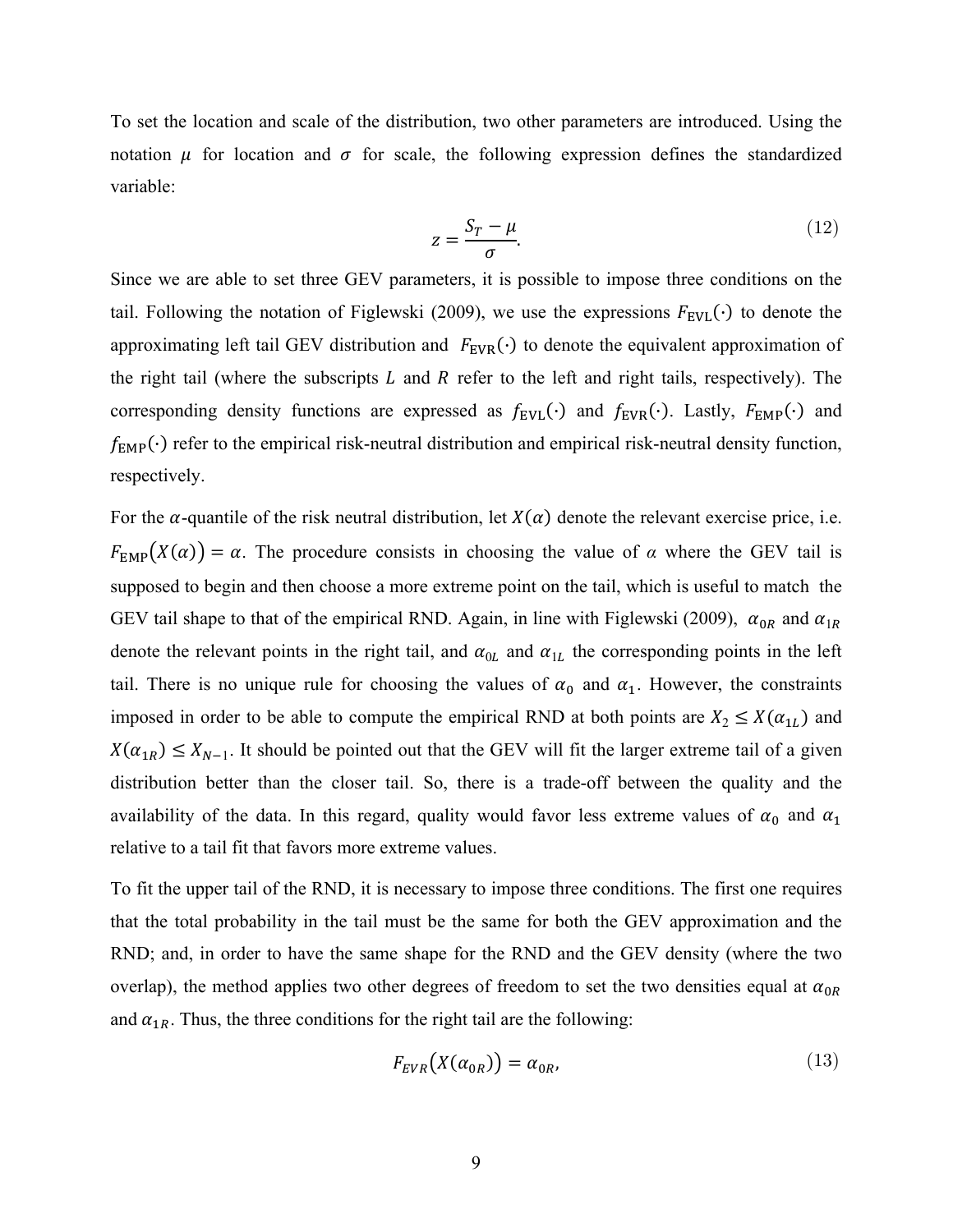$$
f_{EVR}(X(\alpha_{0R})) = f_{EMP}(X(\alpha_{0R})),
$$
\n(14)

$$
f_{EVR}(X(\alpha_{1R})) = f_{EMP}(X(\alpha_{1R})).
$$
\n(15)

Using standard optimization procedures, it is feasible to find the GEV parameter values that satisfy these conditions.

Given that the GEV is the distribution of the maximum values in a sample, its right tail relates to the probabilities of such maximum values. In order to fit the left tail, it is necessary to reverse the sign and define the GEV distribution on  $-z$ . The initial choice was to connect the left and right tails at  $\alpha_0$  values of 5% and 95%, respectively. However, for the exchange rate options that we analyze, market prices for options with the relevant exercise prices were not always available for both tails. Therefore, we have chosen default values of  $\alpha_{0L} = 0.05$  and  $\alpha_{0R} = 0.92$ , with  $\alpha_{1L} =$ 0.02 and  $\alpha_{1R} = 0.95$  as the relevant connection points. In cases where no data were available for these  $\alpha$  values, we set  $\alpha_{1L} = F_{EMP}(X_1) + 0.02$ , the lowest connection point available from the data, and  $\alpha_{0L} = \alpha_{1L} + 0.03$ . For the right tail,  $\alpha_{1R} = F_{EMP}(X_N)$  - 0.02, and  $\alpha_{0R} = \alpha_{1R}$  - 0.03.

## **3. Data**

### **3.1. Exchange rates and interest rates**

The data for the exchange rate consists of daily spot and futures quotes obtained from Banco de México's financial database 'SIE' and the Mexican Derivatives Exchange (MexDer), respectively.<sup>11</sup> The daily data for the spot exchange rate Mexican peso-US dollar consist of daily averages of quotes offered by major Mexican banks and other financial intermediaries. The futures prices considered are quotes of the nearby expiration traded contracts at the MexDer. Spot exchange rates, as well as *atm*, *rr*, and *str* implied volatilities were obtained from a dataset of the investment bank UBS.<sup>12</sup> These implied volatilities direct quotes are a weighted average of major operations that UBS and other financial institutions conducted in the Mexican peso-US dollar currency option over-the-counter market. UBS obtains a poll of several transactions and provides

 $11$  Banco de México is Mexico's Central Bank, with web page: http://www.banxico.org.mx.

MexDer web page is http://www.mexder.com.mx.

<sup>&</sup>lt;sup>12</sup> The implied volatility data are taken from quotes made on volatility trading and not over option prices. In other words, it is hard data for volatility. It is common practice among option traders to trade with volatility quotes in exchange rate option markets (See Malz (1997), and Cooper and Talbot (1999) for more details).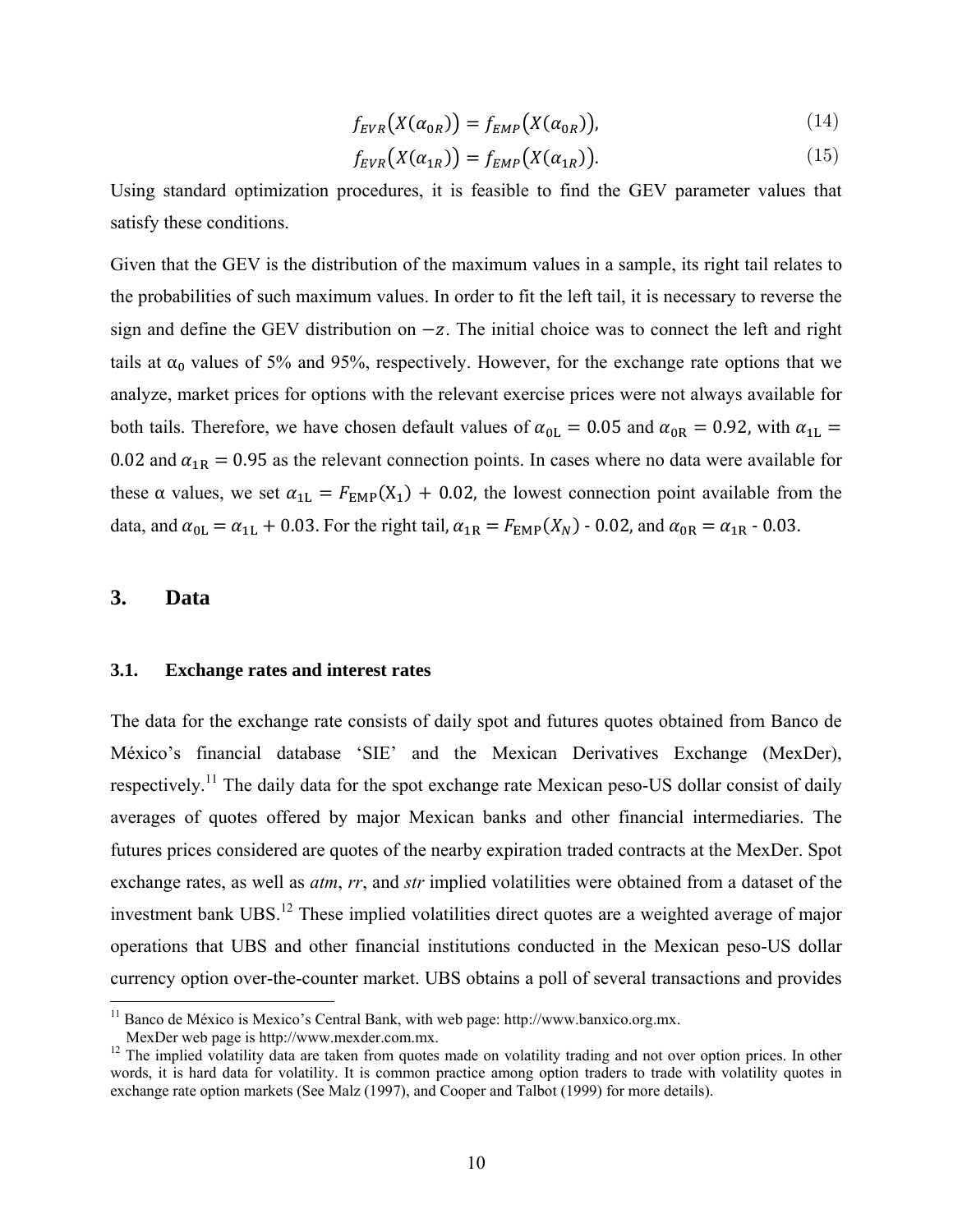a representative reading of the market. The quotes are in units called vols, following the conventions usually expressed by dealers. The database is available for subscribers only. At-themoney implied volatility considers a delta of 50, risk-reversal and strangles are associated with a 25 delta. These are the most common ones in this type of trading. We use implied volatilities for two types of maturities: three weeks and one month. For the RND estimation we focus on the one month maturity. However we also consider a shorter maturity (three weeks) for robustness checks.13 The sample period under analysis includes almost four years of daily data, from September 2, 2005 to June 30, 2009.

The data on interest rates considers two types of series. To analyze changes in the stance of monetary policy, we use data on the Central Bank's overnight target (objective) interest rates. These data are published by Banco de Mexico and the Federal Reserve System (FED), respectively. The series were downloaded from their respective web pages.<sup>14</sup> In Mexico, the overnight interest rate objective has been formally disclosed since January 2008. When there is no overnight objective interest rate data in Mexico (i.e., before 2008), the overnight interest rate for Federal Mexican Government Bonds is used instead. This is a good proxy given that whenever Banco de Mexico announced its desired interest rate level, the Federal Mexican Government interest rates reacted immediately to the announcement. These rates have changed in the right direction and in the same order of magnitude on announcement days, during the period in which both are available. For example, if Banco de Mexico relaxed the desired level of interest rate for 50 basis points, we observed a decrease of 50 basis points in the overnight Federal Mexican Government Bond interest rate on the same day of the announcement.

To estimate RNDs, we use the domestic and foreign risk-free discount rates, which consist of daily 28-day secondary market interest rates of Mexican Certificates of Deposit (CDs), obtained from the same source and the equivalent maturity US CDs, obtained from the Federal Reserve (FED) web page. We choose these interest rates because they are highly liquid in the secondary market and we can find the relevant maturity for our study (i.e., one month ahead).

<sup>&</sup>lt;sup>13</sup> Comparing among different volatility forecast models, Benavides and Capistrán (2009) show that the three-week option implied volatilities, within a conditional combination model, were the most accurate in terms of forecasting realized volatility for the Mexican Peso-USD exchange rate.

<sup>&</sup>lt;sup>14</sup> The FED web page is http://www.federalreserve.gov/. Banco de México web page was given in footnote 11.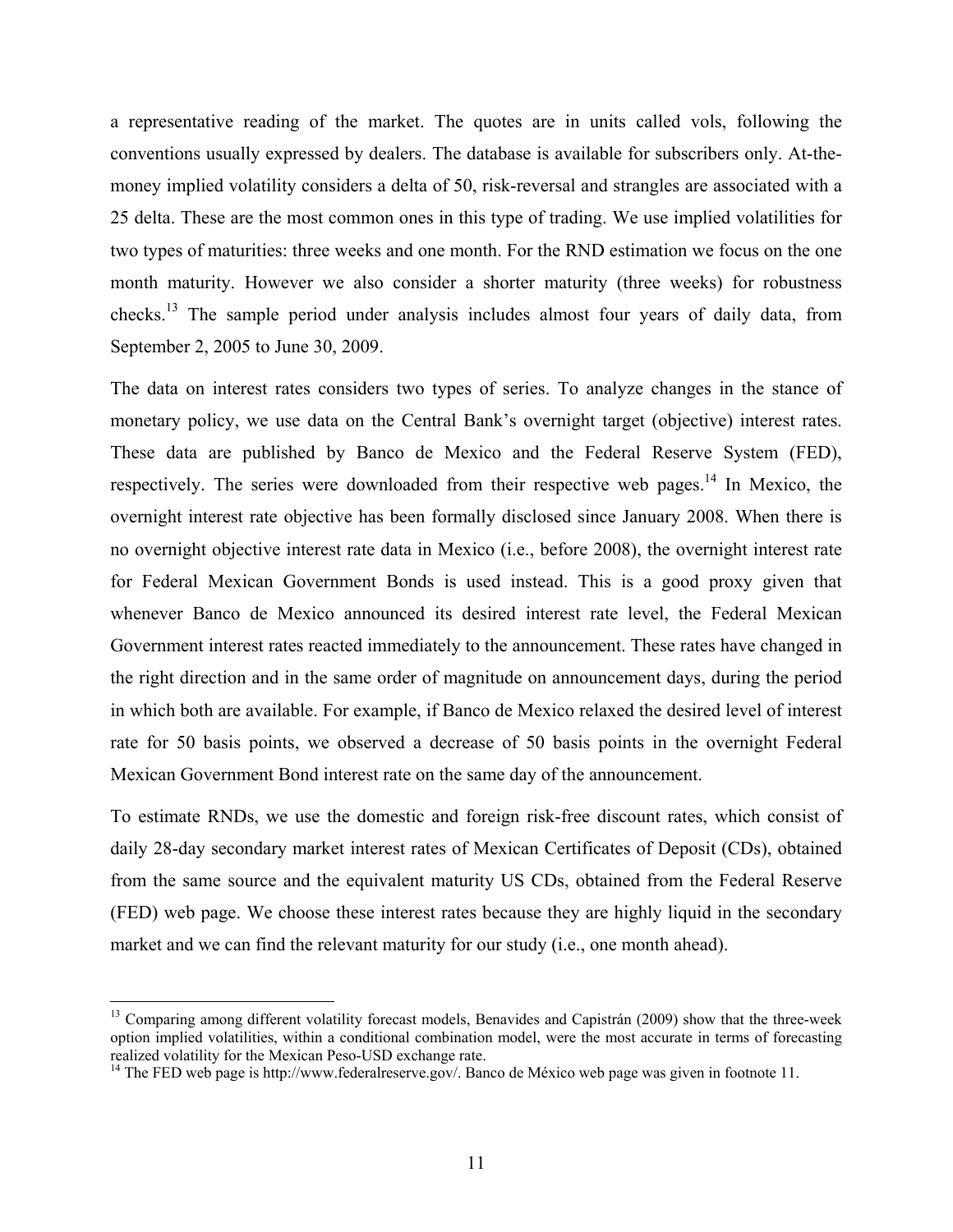## **4. Exchange Rate and Interest Rate Monetary Policy Events**

### **4.1. Event-study analysis**

As mentioned above, we perform a detailed analysis of several situations related to central bank monetary policy actions. For Mexico and the US, we consider these actions as the time episodes in which the central banks decided to change (or not) the objective interest rate. In the case of changes, we classify them as upward and downward movements. Thus, we have three possible scenarios in terms of objective interest rate monetary policy actions. The central bank can decide to cut the objective interest rate, increase it, or not to move it at all.

After identifying interest rate movements, we consider the effect of surprises on the estimated RNDs. The surprises are measured from federal funds rate (FFR) futures prices following the methodology of Kuttner (2001). Data on such interest rate futures contracts are obtained from the Chicago Board of Trade for the US. For the case of Mexico, there are no future contracts on the target rate. Nonetheless, we can extract information about interest rate expectation in Mexico from futures contracts on a reference rate (the Interbank Equilibrium Rate or TIIE) that reflects funding conditions in the Mexican interbank market. These are liquid contracts traded at the MexDer. Under the assumption that, on days of monetary policy announcements, variations in the expectations about this rate mainly reflect changes in the market expectation of Banxico's monetary policy, we use it to measure monetary policy surprises. This assumption is supported by a high correlation (0.93) between changes in the TIIE and changes in the target rate on Banxico announcement days. Following Andersen et al. (2003), we formally define a surprise as the standardized difference between a realization and an expectation. An expectation will be the forecast obtained from futures data (*ŷ*) and the realization is what actually occurred (*y*). The surprises can be classified as positive or negative. A positive surprise occurs when the expectation is lower than the realization  $(y>\hat{y})$ . For example, if an increase of 25 basis points in the target interest rate was expected and the actual increase was 50, then we have a positive surprise of 25 basis points. Conversely, a negative surprise occurs when the realization is lower than an expectation  $(y<\hat{y})$ , e.g. an increase of 25 basis points in the target interest rate was expected and the actual increase was 0, then we have a negative surprise of 25 basis points. As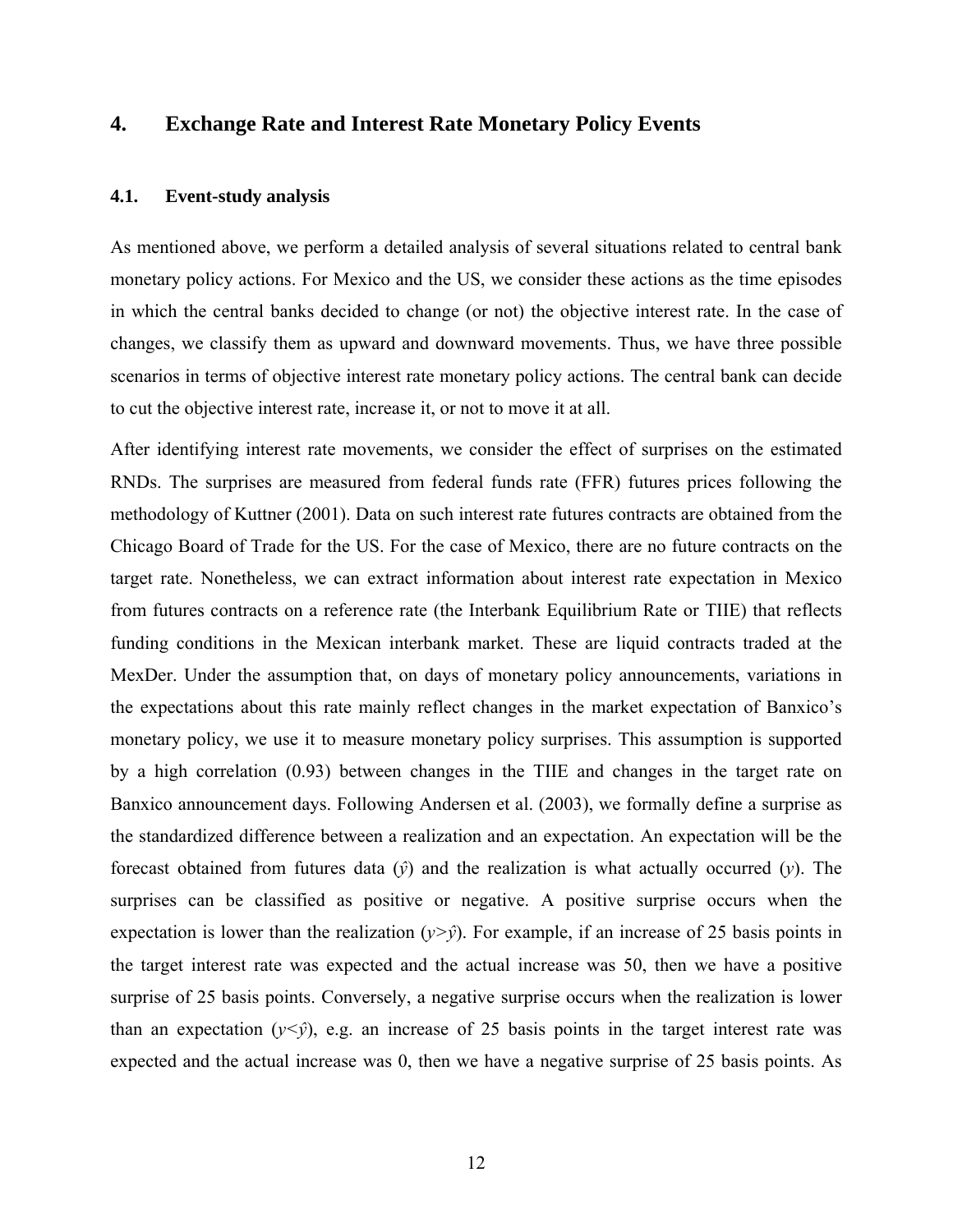discussed in Andersen et al. (2003), it is likely that, for some specific macroeconomic announcements, the sign of the surprise (either positive or negative) will affect exchange rate fluctuations (and/or exchange rate expectations), asymmetrically; i.e. positive surprises may have different impacts than negative surprises on exchange rate expectations. Based on this and other previous literature, we also analyze the response of RNDs to positive and negative surprises in order to gauge asymmetries in the formation of FX expectations when a policy shock occurs. In our study we also consider scenarios of no surprise episodes (i.e., those where the expectations are equal to the realizations).

To be in line with recent literature about surprises gauged from futures markets; we relate the three possible scenarios (upward movement, downward movement and no change in target interest rates) with surprises in the market and its impact to our estimated RNDs. According to the methodology of Kuttner (2001), a 1-day monetary policy surprise is defined as follows:

$$
\Delta \check{r}_t^u = \frac{m}{m-t} \left( F_{s,t}^0 - F_{s,t-1}^0 \right) \tag{16}
$$

where  $\check{\tau}_t^u$  is defined as the unexpected interest rate at time  $t$ ,  $\Delta$  is defined as the change, m is the number of days in the month and, *t* is the day of the announcement. So, *m-t* is the difference in days between the end of the month and the monetary policy announcement day.  $F_{s,t}^0$  is the futures contract yield for a contract with the smallest time to maturity on the day after the announcement is made by the corresponding central bank. The formula above captures a 1-day surprise as it involves differences in the futures implied rate adjusted for the time to expiration of the futures contract after the day of announcement. Given the forward-looking nature of derivatives markets, the proposed measure can be considered as a change in expectations (see Evans and Kuttner (1998), and Kuttner (2001)). Moreover, according to Hamilton (2009), changes in near-term futures prices are an excellent measure for changes in market expectations of near-term FED policy. He also shows that these surprises are well described by a martingale difference sequence and that it is quite reasonable to interpret them as primarily signaling changes in the market's assessment of future changes in US monetary policy.

In the present study, we focus on a time period that considers interest rate targeting announcements in Mexico, even though, this type of announcements started several years before in the US (in the early 1990s). Basically, we are considering the period 2005-2009 since in the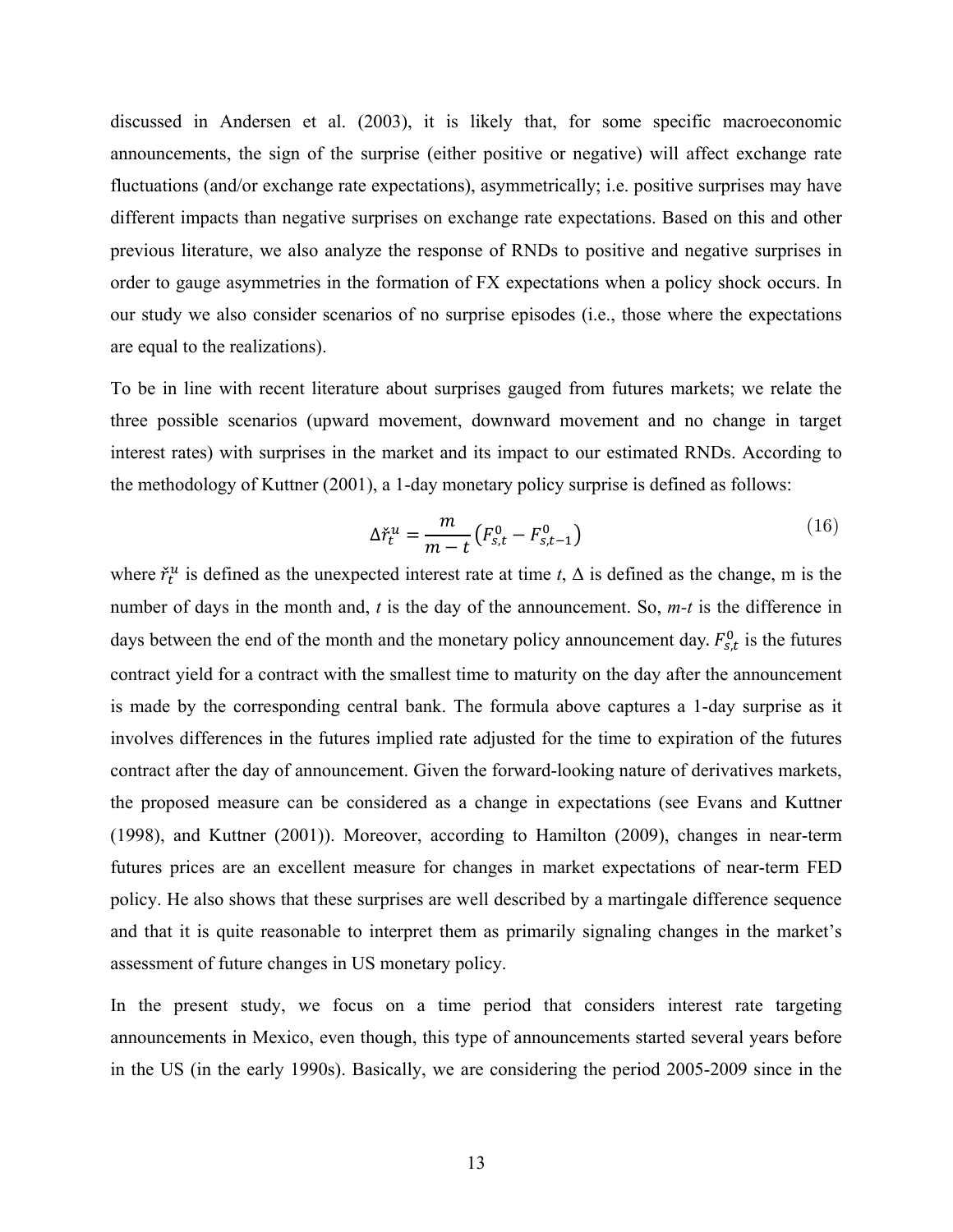earlier days there is no interest rate targeting in Mexico. In addition, during the studied period, we match information of both central banks in terms of interest rate announcements to distinguish between Mexican and US interest rate surprises. During this time frame, there are several events we are going to analyze. Table 1 presents the dates of these events. The first three columns are associated with the Mexican case while the last three relate to the US case. Columns one and four show the specific date of the announcements.<sup>15</sup> Columns two and five show the decision of increase, decrease or no change in the interest rate target. We also present the relevant change in basis points of the corresponding target interest rate.

We start from a time frame of five trading days before and after the announcement. If the announcements by both central banks are relatively close to each other and overlap within these 5-day intervals, we also consider narrower windows in order to control for different profiles of overlapping events from both central banks. As a minimum, we allow the day of the announcement plus/minus a two trading-day window. So, if the announcements by both central banks are separated by less than two trading days, then we eliminate the whole event because in such cases it becomes difficult to isolate the effects of each bank release. For the interpretation of Tables 3-5 we use notation for days before, during and after an announcement. For example,  $X_0 - i$ ,  $X_0$ ,  $X_0 + i$ , where  $X_0$ , is the day of the announcement,  $X_0 - i$  or  $X_0 + i$  is the *i*th day before (-) of after (+) the announcement. Again, this procedure serves to isolate the effect of each central bank announcement and avoid contamination from one central bank decision to the other days when the announcements are very close to each other.

Before the estimation of RNDs, for both techniques we look for possible statistical effects from surprises on changes in the exchange rate. The idea is to find out whether surprises affect statistically the exchange rate movements between the Mexican peso-USD. Therefore, we run a regression of the depreciation rate of the Mexican peso on US monetary policy surprises calculated from FFR futures following the methodology explained above. The regression is stated formally as:

$$
\Delta xr_t = \alpha + \beta surprise_t + \mu_t \tag{17}
$$

<sup>&</sup>lt;sup>15</sup> In Mexico the announcement is made at 9:00 AM Mexico's Central Time (also Central Time US). In US the announcement is made in general at 2:15 PM Eastern time.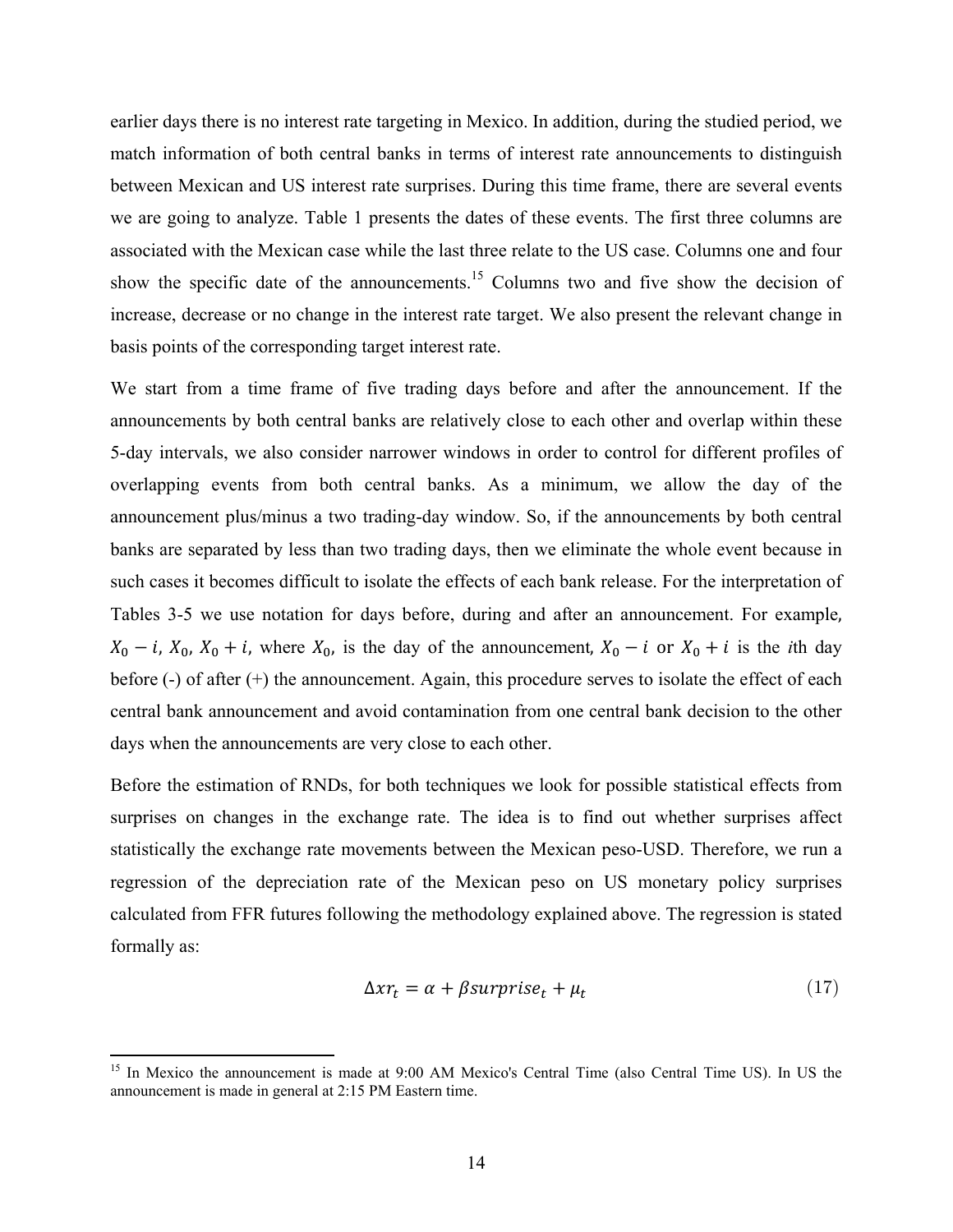where  $\Delta x r_t$  represents the depreciation rate for the Mexican peso-US dollar, surprise<sub>t</sub> is a measure of the monetary policy FED surprise on day t, computed from Equation 16, and  $\mu_t$ represents a zero mean error term that is assumed to be uncorrelated with the surprises. <sup>16</sup> We consider only announcements from the FED given that the time series is considerably larger. As explained earlier, Banco de Mexico started releasing its desired interest rate level until late September 2005. We consider a sample period from January 1996 to June 2009. There are 3,447 daily observations and during that time frame there were 112 monetary policy events. Table 2 shows the results of this regression. They indicate that there is a statistical significant impact of FED surprises on the exchange rate depreciation rate. The *t*-statistic clearly rejects the null of the beta coefficient being equal to zero.

Some insights can be given about the negative sign of the estimated slope coefficient. For example, when a surprise is positive (i.e., a realization is higher than an expectation) we should expect a negative depreciation rate; in other words, a Mexican peso appreciation with respect to the US dollar. A possible explanation is that interest rate increases are usually associated with non-recessionary periods in the US. As we know, the Mexican economy depends considerably on exports to the US (almost 80% of the Mexican exports go to the US). If the US economy is not facing growth concerns, the prospects of growth of the Mexican economy as well as its exports to the US would be more favorable. Therefore an appreciation of the Mexican currency is consistent with this intuition. On the other hand, if the surprise is negative (i.e., a target rate lower than expected) we could relate it to a period of slow (or negative) grown in the US, when the target interest rate may have been cut more than the market expected in order to stimulate the economy. Under this scenario, the Mexican peso may be expected to depreciate (given the negative coefficient sign) because a weak US economy is likely to be associated with a lower demand for Mexican products in the US. We are aware that these arguments can depend on other economic interactions which analysis is beyond the aim of this paper. We only highlight the empirical result here and leave its theoretical discussion for future work.

 $16$  Note that surprises are zero on non-announcement days.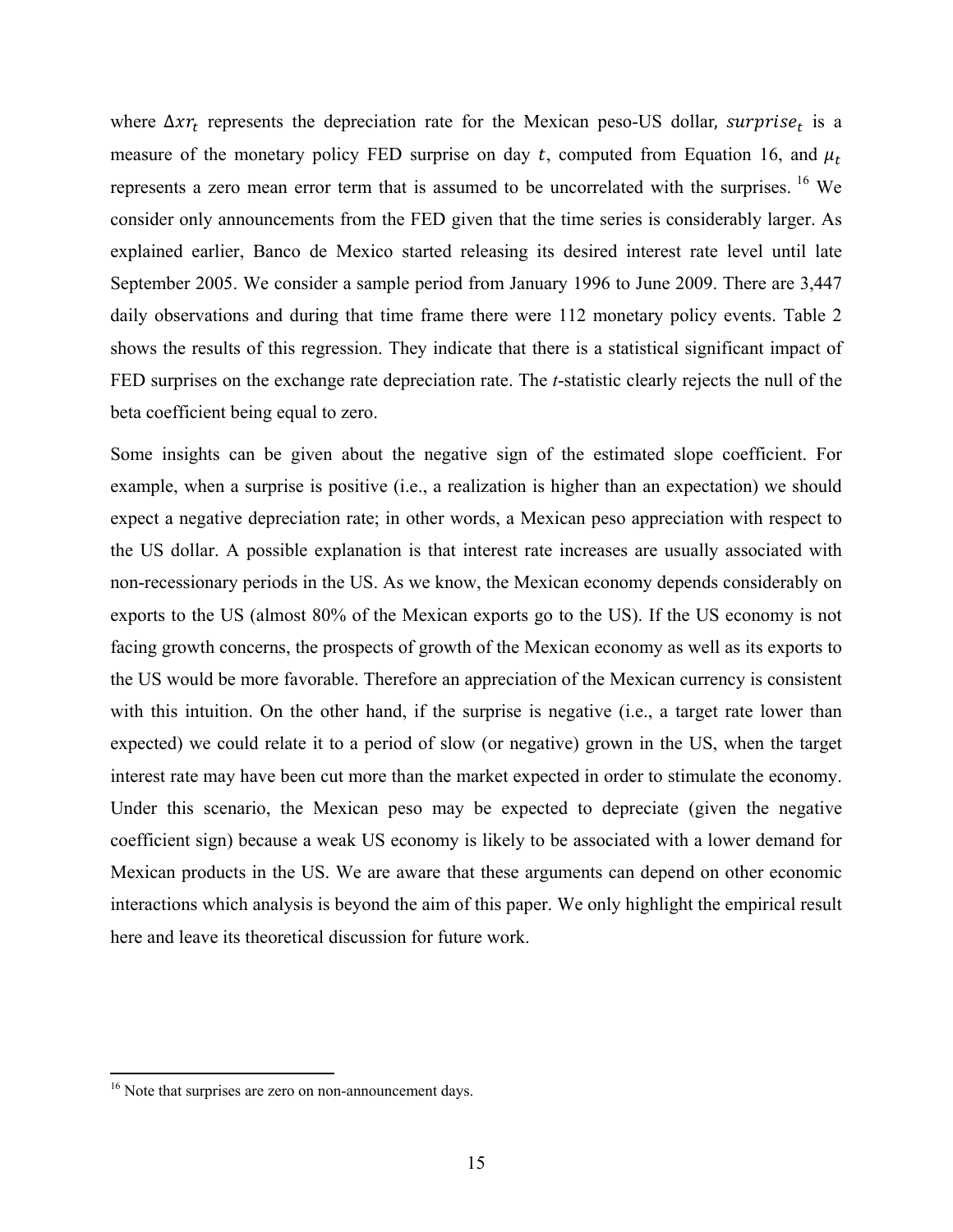## **4.2. Analysis of volatility function technique vs. generalized extreme value**

#### **Central measures and exchange rate analysis**

There is a clear trend towards more extreme upward movements in the Mexican Peso-US dollar exchange rate for the period under study, especially around the 2008 financial crisis. This can be observed in Figure 1 that illustrates the behavior of this time series from 1995 (when the Mexican peso started floating with respect to the US dollar) to 2009. The 2008 financial crisis caused a significant depreciation of the exchange rate of about 55%. During our revised period, the highest value was 15.37 pesos per dollar (recorded in March 2009) compared to the smallest one of about 9.92 pesos per dollar (recorded in August 2008). The difference between these values suggests a depreciation of about 55%. As we are going to show, the pattern of upward extreme movements in the exchange rate can be captured differently by the RNDs methods analyzed here.

To examine the behavior of these methods on monetary policy event-days, we first look at the results on the center of the distribution. Table 3 presents the correlation between central measures estimated from both GEV and VFT densities. As shown in this table, scenarios for downward, upward and no changes in interest rates are considered. Given these scenarios correlation coefficients are estimated for positive, negative and no surprises measured from Kuttner (2001) methodology, as mentioned above. The first column presents the period in days before or after the announcement, i.e. five days before  $(X_0 - 5)$  the announcement day and up to five days  $(X_0 + 5)$  after the announcement day, controlling for the overlapping of events, as explained earlier. The results suggest that the correlation between central measures is relatively high, indicating that the central measures extracted from the two estimated RNDs show similar dynamics at the center of the distribution on the analyzed event days.

### **Right-hand tail analysis**

We claim that the main differences between both methods are noticeable at the tails. In order to make a comparable analysis about the extremes of the distributions, we fit the tails of the VFT method using extreme value distributional theory (just as applied to the GEV method). We estimate the tail parameter associated with the VFT results. The parameter that characterizes the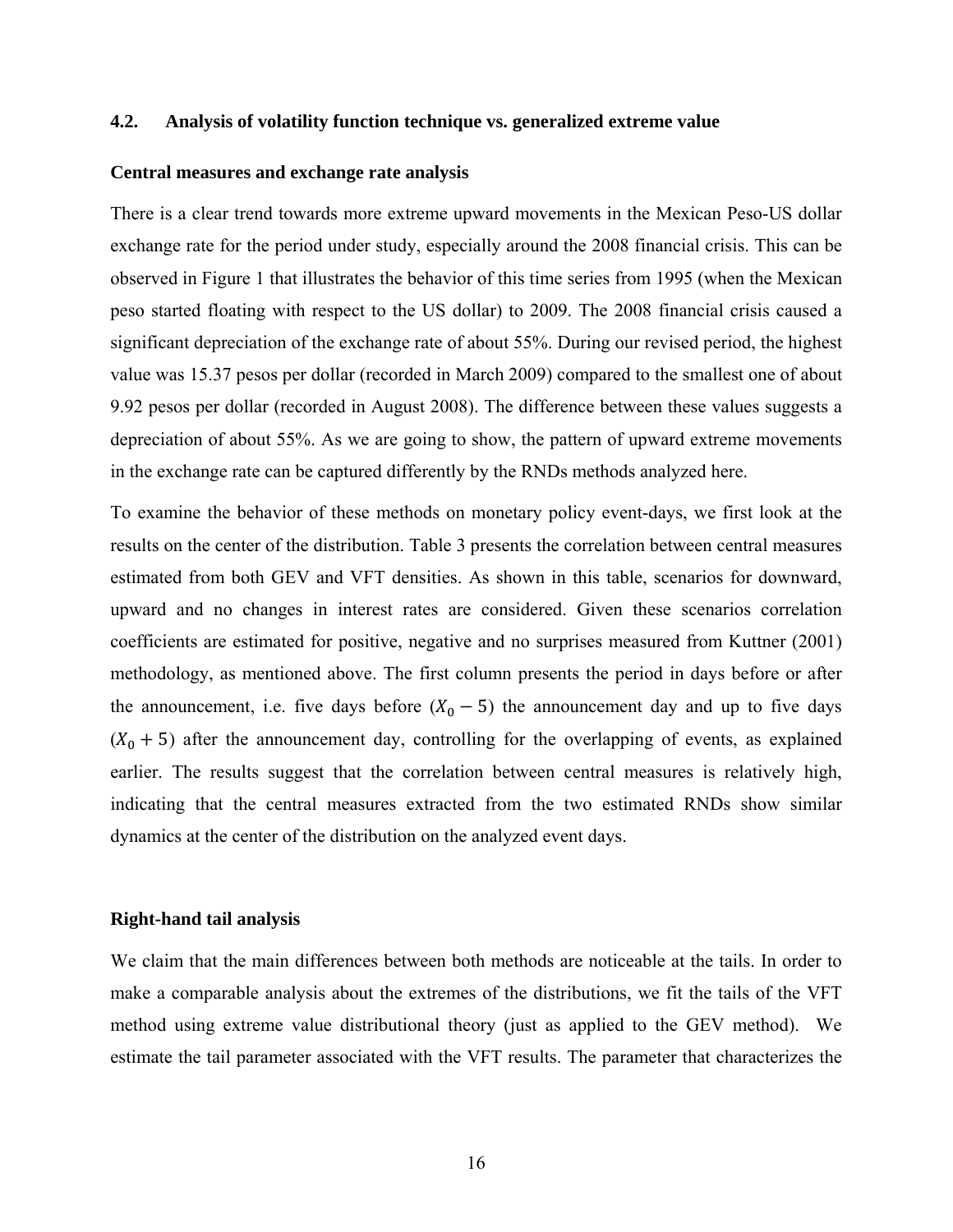shape of the tail under the GEV methodology is labeled as epsilon  $(\varepsilon)$  and the equivalent tail parameter for the VFT methodology as xi (*ξ*). It can be observed in Table 4 the relevant results for the right tail of the distribution that characterizes the extreme upward movements observed in Figure 1. In this table, as in the other ones we present, we show separately the results for two types of events: 1) A monetary policy decision by Banco de Mexico, and 2) A monetary policy decision by the FED. The first column presents the number of observations for these interest rate cases. The second column shows whether we have a situation of a decrease, an increase, or no change in the interest rate target considering an announcement of each central bank. The third (and ninth) column describes which method implies heavier tails; i.e., which of the tail parameters were larger in magnitude. For example, in the third column, for the case of Mexico, *ε* was larger 89% of the times (see seventh column). The fourth column shows how the results are classified based on the bias (skewness) of the distribution and the sign of the tail estimators. Columns 5 and 6 show the results under this classification for the GEV and VFT methods, respectively. Thus, once the bias is observed, the comparison of the two methods in terms of the tail parameters is presented next. For example, when Banco de Mexico's strategy is to lower the interest rate target, the GEV method shows a heavier right tail than VFT 89% of the cases (see seventh column). Of this proportion, 92% occurred when the bias is positive (seventh column) and, in this context, in 100% of the cases the GEV method suggests heavier tails than those of the normal distribution (*ε* is positive), as it can be observed in the fifth column.17 The *ξ* parameter suggests fat tails 82% of the cases.

When we analyze the right-hand tail of the distribution (Table 4), we can observe that, when the pareto parameter from the GEV method is greater than the relevant parameter from the VFT (this occurs most of the times); i.e., GEV has heavier tails than VFT, the skewness of the implicit distribution is positive (a bias to the right). In addition, this behavior occurs when the tailparameters are positive (i.e., when they indicate heavier tails than those of the normal distribution). It is important to point out that the  $\varepsilon$  is always positive. The implication here is that when the market puts more weight on an increase in the exchange rate (a depreciation of the Mexican peso), the GEV method will adjust better. On the other hand, when the pareto parameter from the VFT method is higher than the relevant one of the GEV method, the skewness and the

 $17$  Recall from subsection 2.1.2 that when the tail parameter is positive we have the Frechet case that has heavier tails than the normal distribution.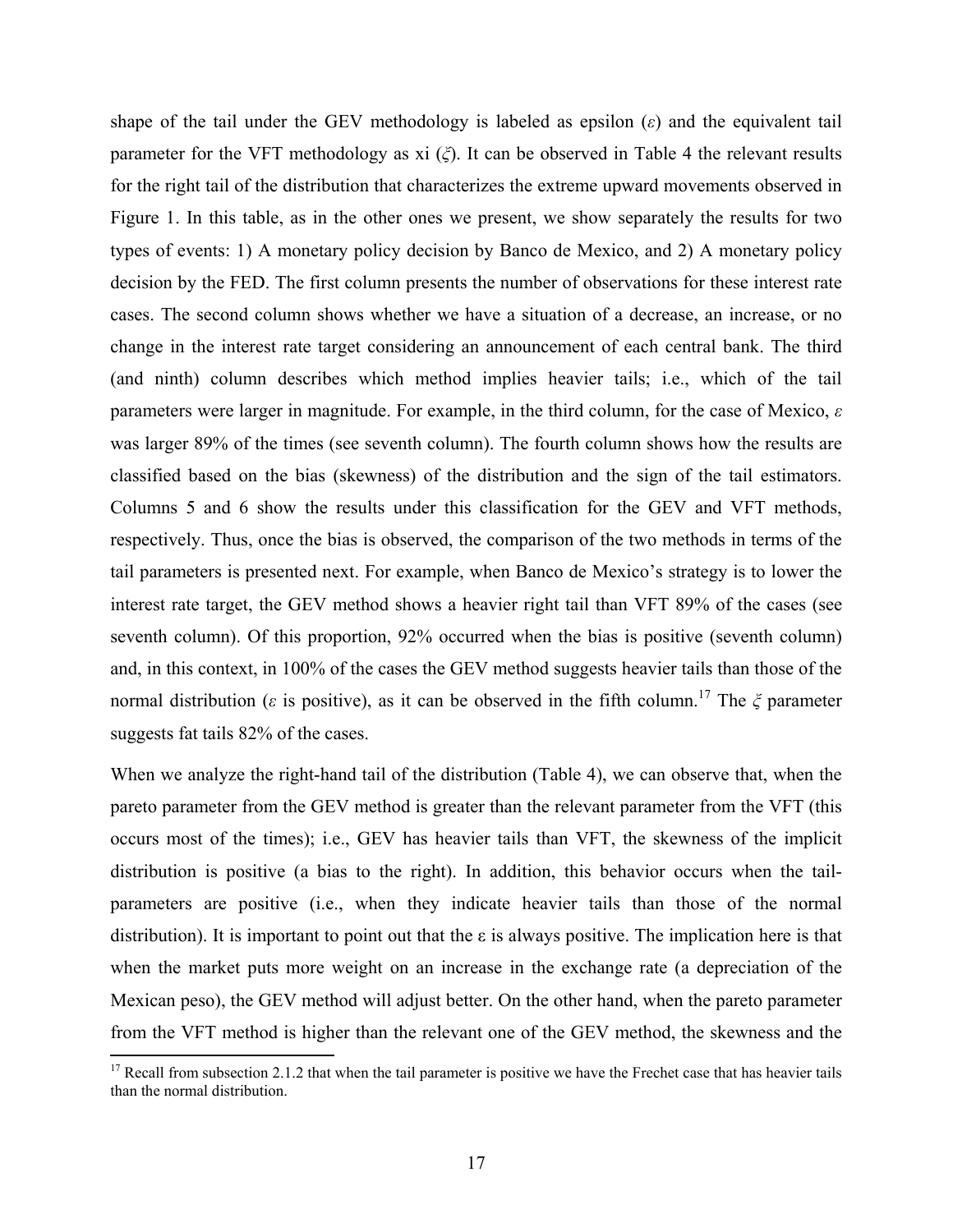sign of the parameters are negative (a Weibull distribution case). This implies that when there are expectations that the exchange rate is going to decline (an appreciation for the Mexican peso), both methods can accurately capture this type of behavior given that they show the right-hand tails less heavier than those of the normal distribution.<sup>18</sup> As an analogy to the positive skewness case, the ε is always negative when the distribution is negatively skewed. Thus, the GEV method shows a right-hand tail less heavier than that of the VFT method since the GEV has a more negative parameter (ε smaller than *ξ*). This behavior seems desirable given that in such situations the market gives more weight to an appreciation of the Mexican currency and right tail events may be less likely. This type of behavior is qualitatively similar if we classify the results based on the direction of monetary policy surprises, as it is documented in Table 5.<sup>19</sup>

### **Robustness checks**

Finally, we conduct two robustness checks. First, we estimate regressions in the spirit of Birru and Figlewski (2010). The idea is to examine the sensitivity of the tails suggested by each method to unexpected changes in the underlying asset. The larger the sensitivity of the extreme quantiles, the more adjustment a method will require. Thus, we run some regressions of changes in the distribution quantiles on changes in the forward exchange rate. Specifically, for a given level of  $α$ , we compute the corresponding quantile for each day of the sample. The daily quantile changes are projected on the corresponding changes of forward exchange rates. These results can be observed in Table 8 and Figures 2-3. We focus on the higher quantiles of the right skewed distribution and on the lower quantiles of the left skewed distribution. The results suggest that the GEV shows greater stability for the tails of the distribution given changes in the forward

 $18$  The normal distribution is associated with a pareto parameter equal to zero.

<sup>&</sup>lt;sup>19</sup> For the case of the left-hand tail we observe qualitatively similar results (Tables 6 and 7 in the appendix). The parameter  $\varepsilon$  is always negative. Given that the GEV parameter is smaller, i.e. more negative than the relevant VFT parameter, the former presents less heavier tails than the VFT. For this reason it captures more accurately the dynamics of the data (see Figure 1). Furthermore, this type of behavior is also consistent with that based on surprises from futures data (Table 7). The *ε* parameter is most of the times smaller than the *ξ* parameter and it is always negative. We could interpret these results as saying that when the probabilities of higher exchange rates are large (skewness>0), then the GEV method adapts better to the second moment. However, when the probabilities of decreases in the exchange rate are larger (skewness<0) then GEV method is still more attractive given that the relevant parameter is located to the left of VFT method parameter, i.e., *ε* is smaller than *ξ*, which again it is in line with the observed data.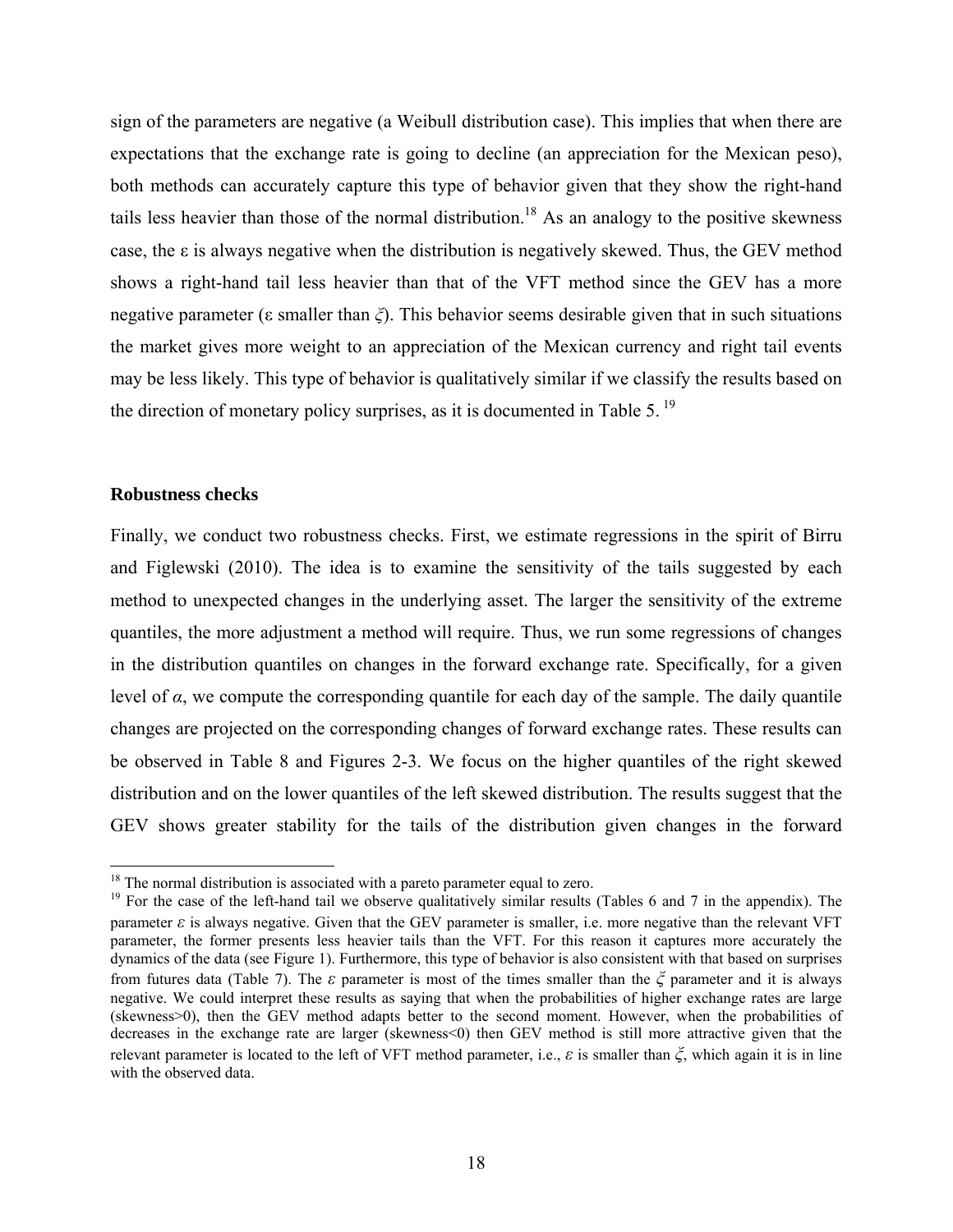exchange rate (see shaded areas in Table 8). This is because the magnitude of the coefficients for GEV is smaller and overall more stable. For the case of positive skewness, the estimated parameters look 'better-behaved' compared to the VFT parameters. Figures 2 and 3 show that GEV curves have less deviations from its trend if compared with the VFT curve. Again, this is an indication of greater stability for the GEV method. The interpretation is that the distribution under GEV does not have to change or to move drastically given its shape on the previous day, once the new information is incorporated. The same results and conclusions are obtained for the case of negative skewness (see lower panel of Table 8). The second robustness check consists on estimating correlation coefficients between the change in implied volatilities and the change in the GEV and VFT shape parameters on the day of the announcement, respectively. The idea is to observe the sign and magnitude of the correlation between these series. It is expected that increases in implied volatility should be accompanied by increases in the value of the shape parameters. We compute these correlations for the samples of both FED and Banxico announcement days. The results for FED events suggest that, while under the GEV method this correlation is 82%, under the VFT method the correlation is only 62%. For Banxico announcement days, the correlations suggested by the two methods are basically equal (48% and 50%, respectively). Hence, from the FED data the GEV method appears to adjust the tails in a more consistent way given the behavior of volatility. The evidence from Banxico data is not conclusive.

Overall, the GEV method is more consistent than the VFT because, if we analyze the right tail, when the GEV parameter is greater and the skewness is positive, the GEV tail parameter is always positive. This is the most relevant case since the data show a clear pattern of more frequent upward extreme movements in the exchange rate (see Figure 1). We do not observe the same type of consistency for the VFT method. For the left-hand tail, the GEV parameter most of the times is smaller than the VFT and the former is always negative showing the case of a Weibull distribution that has tails (with a finite endpoint) smaller than those of the normal distribution. This fits better our analyzed exchange rate data.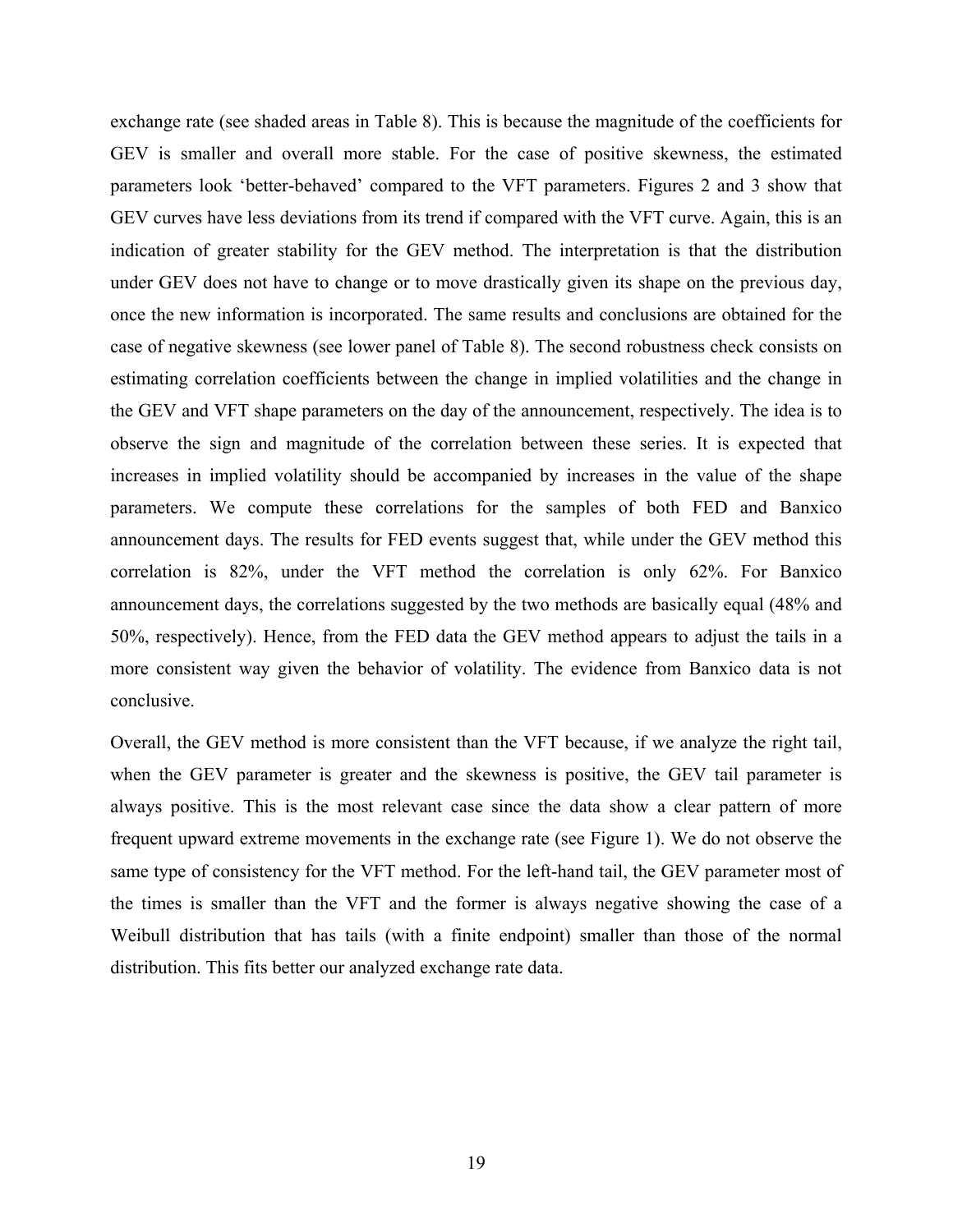## **5. Summary and Conclusions**

The on-going debate regarding which is the most accurate model to estimate RNDs of prices of financial assets has led to a substantial amount of research. Many have compared parametric vs. non parametric methods and there is still no consensus on a unique superior methodology. In the present paper, we try to contribute to the existing literature by analyzing and comparing two known methods used to extract RNDs from option prices. We based our study on both a nonparametric and a parametric approach for modeling exchange rate expectations. Our results are relevant for the time period from September 2005 to June 2009. The non-parametric method we used is the volatility function technique (VFT) proposed by Malz (1997). The parametric method is the novel methodology of Figlewski (2009) that applies Generalized Extreme Value theory (GEV) to basically fit the tails of a known parametric distribution (as used for Black-Scholes pricing). We used a monetary policy event-study to compare these methods. In particular, we analyze monetary policy events that correspond to the dates in which the Central Bank of Mexico and the FED announce their target interest rate. We incorporate the surprise component of each central bank release by incorporating data on interest rate futures contracts. The similarities and differences between VFT and GEV are documented. This paper presents an approach that is new for Mexican financial data including the measurement (from market information) of the surprise component of monetary policy announcements.

According to our results, we can observe that there are important similarities in the center of the distribution. However, we find that the GEV method shows a better behavior in the tails of the distribution, regardless of whether the Central Bank of Mexico or the FED makes the announcement about the interest rate target. The same results are found when we control for the surprise component of the monetary policy news, which is measured by obtaining expectations from interest rate futures contracts. The results presented here are promising regarding the accuracy of methodologies to fit the tails of the RNDs on days of intense market activity where important economic information is released to the market. This is considered important given that Value-at-Risk is estimated from the tails of a distribution, which are assumed to be stable. Our results should be interpreted in the context of monetary policy announcement days. In that regard, we do not make a general case in terms of which method should be used in other situations. We leave that for future research.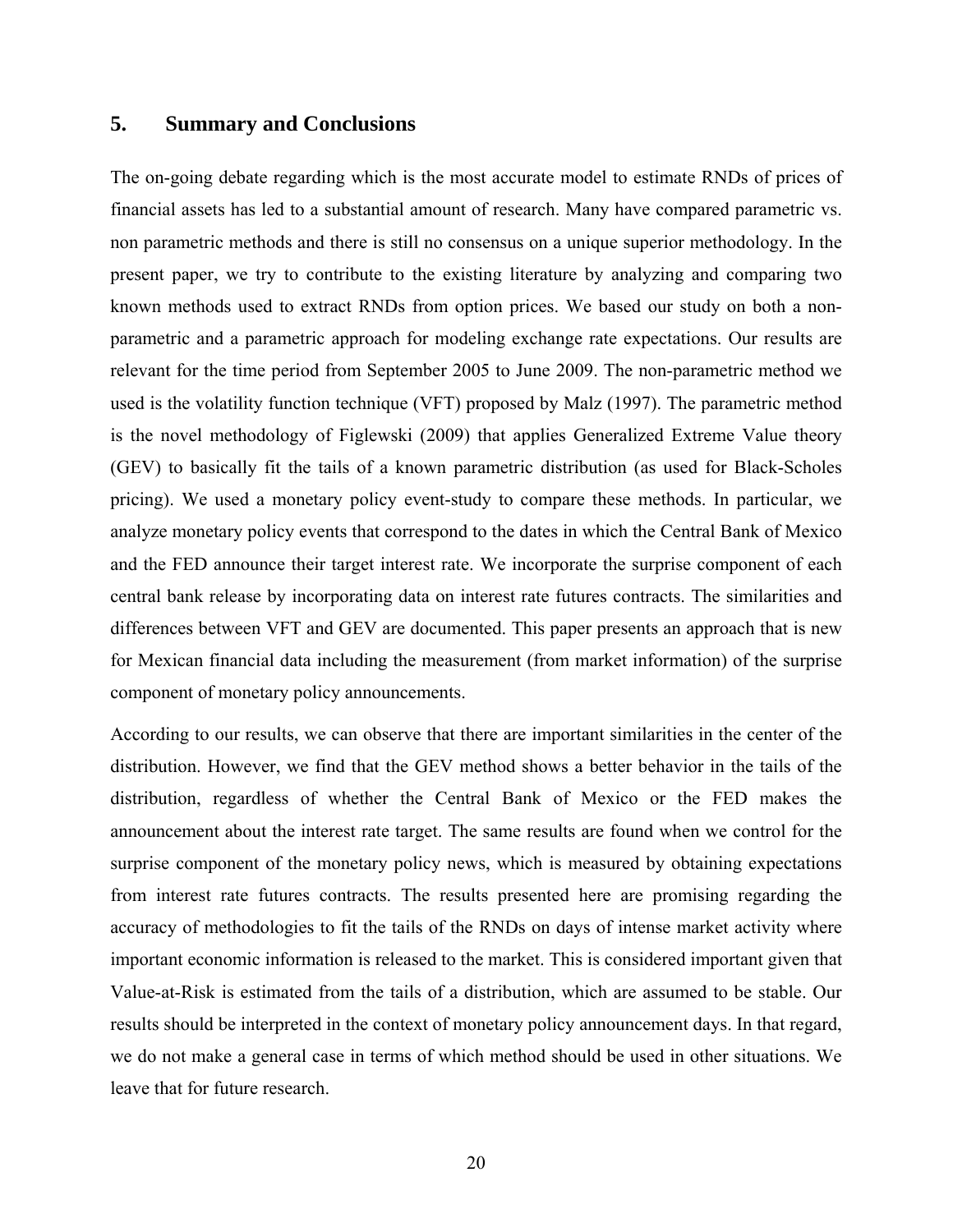## **References**

Aït-Sahalia, Y., and Lo, A. (1998). Nonparametric Estimation of State-Price Densities Implicit in Financial Asset Prices. Journal of Finance, 53, 499-547.

Andersen T. G., and Bollerslev T. (1998). Deutsche Mark-Dollar Volatility: Intraday Activity Patterns, Macroeconomics Announcements, and Longer Run Dependencies. Journal of Finance, 53, 219-265.

Andersen T. G., Bollerslev T., Diebold F. X. and Vega C. (2003). Effects of Macro Announcements: Real-time Price Discovery In Foreign Exchange. American Economic Review, 93, 38-62.

Bahra, B. (1997). Implied Risk Neutral Probability Density Functions from Options Prices: Theory and Application. Bank of England. Working Paper No. 66.

Bates, D. S., (1991). The Crash of '87: Was It Expected? The Evidence from Options Markets. Journal of Finance, 46, 1009-44.

Benavides, G. and Capistrán, C. (2009). Forecasting Exchange Rate Volatility: The Superior Performance of Conditional Combinations of Time Series and Option Implied Forecasts. Banco de México. Documento de Investigación No. 2009-01.

Benavides, G., and Mora F. I. (2008). Parametric vs. Non-Parametric Methods for Estimating Option Implied Risk-Neutral Densities: The Case of the Exchange Rate Mexican Peso - US Dollar. Ensayos, 27, 33-52.

Bernanke, B. S., and Kuttner K. (2005). What Explains the Stock Market's Reaction to Federal Reserve Policy? Journal of Finance, 60, 1221-1257.

Birru, J. and Figlewski, S. (2010). Anatomy of a Meltdown: The Risk Neutral Density for the S&P 500 in the Fall of 2008. Working Paper NYU. Revised Feb. 2010.

Black, F. and Scholes, M. S. (1973). The Pricing of Options and Corporate Liabilities. Journal of Political Economy, 81, 637-654.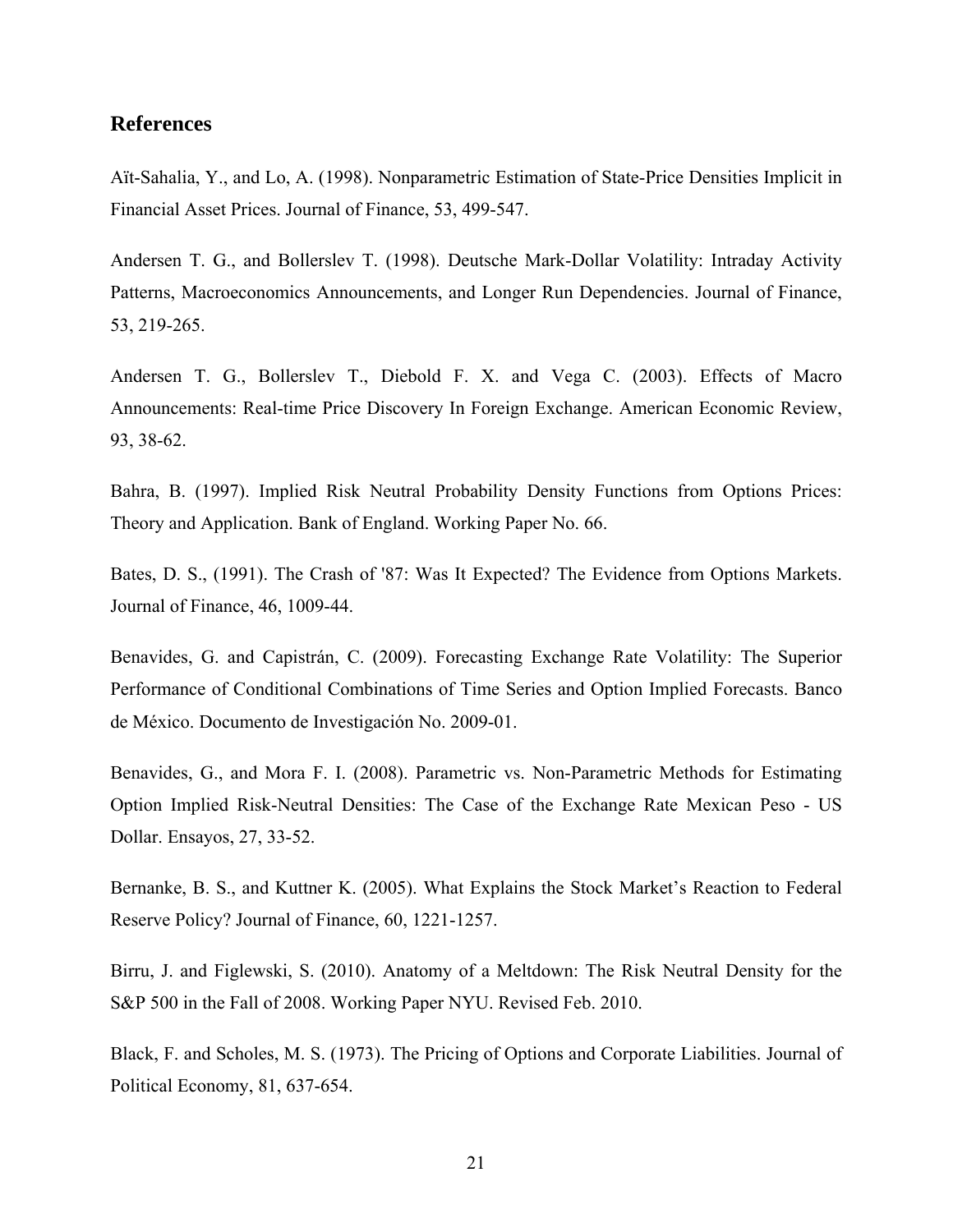Bliss, R., and Panigirtzoglou, N. (2002). Testing the Stability of Implied Probability Density Functions. Journal of Banking and Finance, 26 , 381-422.

Bomfim, A. N. (2003). Pre-announcement Effects, News Effects, and Volatility: Monetary Policy and the Stock Market. Journal of Banking and Finance, 27, 133-151.

Breeden, D., and Litzenberger, R. (1978). Prices of State-Contingent Claims Implicit in Option Prices. Journal of Business, 51, 621-651.

Castrén, O. (2005). Estimating and Analyzing Currency Options Implied Risk-Neutral Density Functions for the Largest New EU Member Status. European Central Bank. Working Paper No. 440.

Cooper, N., and Talbot, J. (1999). The Yen/Dollar Exchange Rate in 1998: Views from Options Markets. Bank of England. Working Paper.

Díaz de León, A., and Casanova, M. E. (2004). Expectativas del Mercado Implícitas en los Precios de Instrumentos Derivados: Aplicaciones al Mercado Cambiario y Petrolero. Banco de México. Documento de investigación No. 2004 01.

Evans, C.L., and Kuttner, K.N., (1998). Monetary Policy Surprises and Interest Rates: Evidence from the Fed Funds Futures Market. Journal of Monetary Economics, 47, 523-544.

Figlewski, S. (2009). Estimating the Implied Risk-Neutral Density for the U.S. Market Portfolio. Volatility and Time Series Econometrics: Essays in Honor of Robert F. Engle (Eds. Tim Bollerslev, Jeffrey Rusell and Mark Watson). Oxford, UK: Oxford University Press.

Flannery, M., and Protopapadakis A. (2002). Macroeconomic Factors Do Influence Aggregate Stock Returns. Review of Financial Studies, 15, 751-782.

Fleming M. J., and Remolona E. M. (1999). Price Formation and Liquidity in the U.S. Treasury Market: The Response to Public Information. Journal of Finance, 54, 1901-1915.

Garman, M. B., and Kohlhagen, S. W. (1983). Foreign Currency Option Values. Journal of International Money and Finance, 2, 231-37.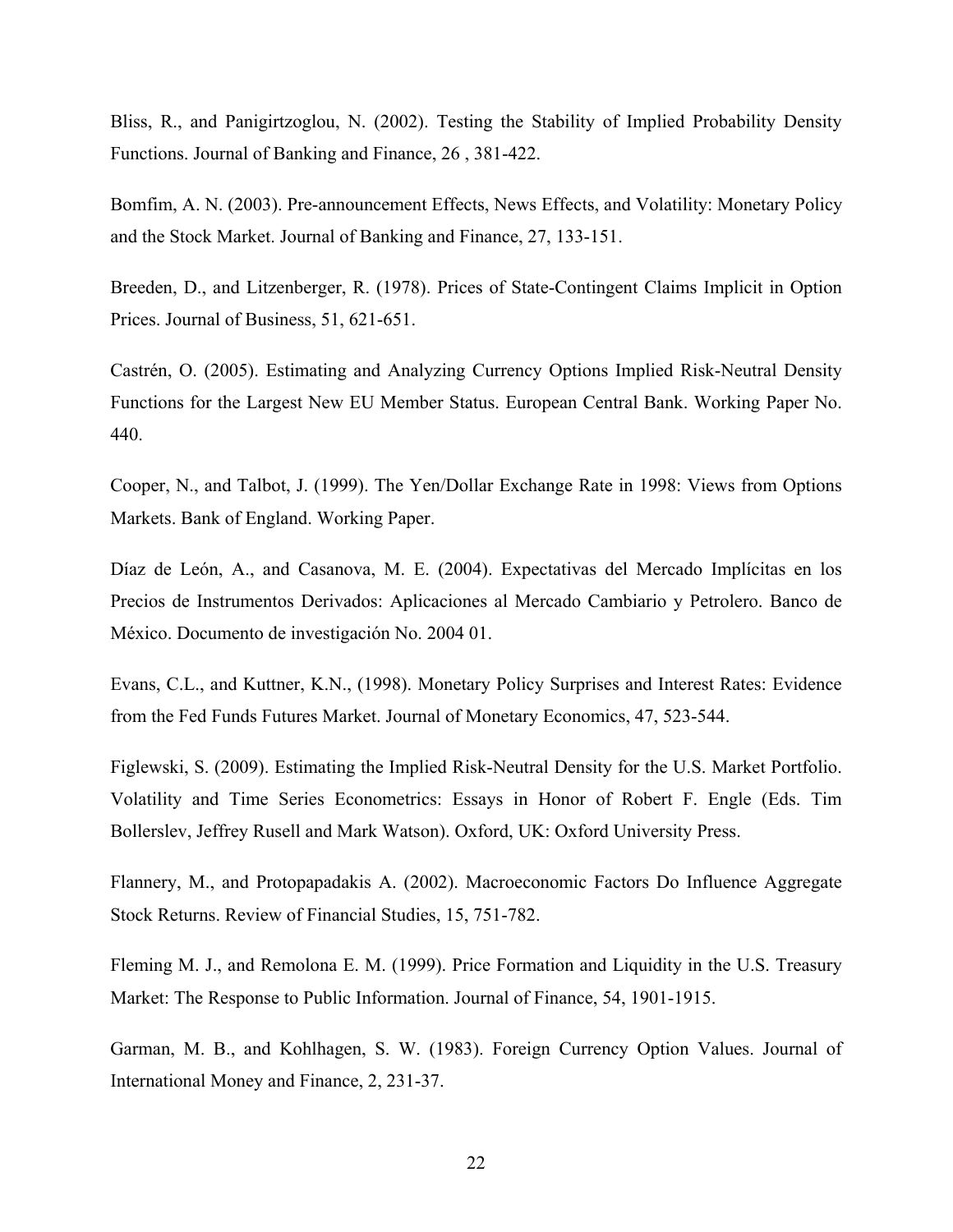Guarkaynak, R., Sack B., and Swanson E. (2005). The Sensitivity of Long-Term Interest Rates to Economic News: Evidence and Implications for Macroeconomic Models. American Economic Review, 95, 425-436.

Hamilton, J. D. (2009). Daily Changes in Fed Funds Futures Prices. Journal of Money, Credit and Banking, 41, No. 4.

Jackwerth, J. C. (2004). Option-Implied Risk-Neutral Distributions and Risk Aversion. Charlotteville: Research Foundation of AIMR.

Jones, C., Lamont O., and Lumsdaine R. (1998). Macroeconomic News and Bond Market Volatility. Journal of Financial Economics, 47, 315-337.

Kuttner, K. N. (2001). Monetary Policy Surprises and Interest Rates: Evidence from the Fed Funds Futures Market. Journal of Monetary Economics, 47, 523-44.

Malz, A. M. (1997). Estimating the Probability Distribution of the Future Exchange Rate from Option Prices. Journal of Derivatives, 5, 18-36.

McManus, D. J. (1999). The Information Content of Interest Rate Futures Options. Bank of Canada. Working Paper No. 99-15.

McNeil, A. J., Frey, R. and Embrechts, P. (2005) Quantitative Risk Management. Concepts Techniques Tools. Princeton Series in Finance.

Melick, W. and Thomas C. (1997). Recovering an Asset's Implied PDF from Option Prices: an Application to Crude Oil During the Gulf Crisis. Journal of Financial and Quantitative Analysis, 32, 91-115.

Micu, M. (2004). Extracting Expectations from Currency Option Prices: A Comparison of Methods. Bank of International Settlements. Working Paper. September.

Newey, W. K., and West K. D. (1987). A Simple, Positive Semi-Definite, Heteroskedasticity and Autocorrelation Consistent Covariance Matrix. Econometrica, 55, 703-70.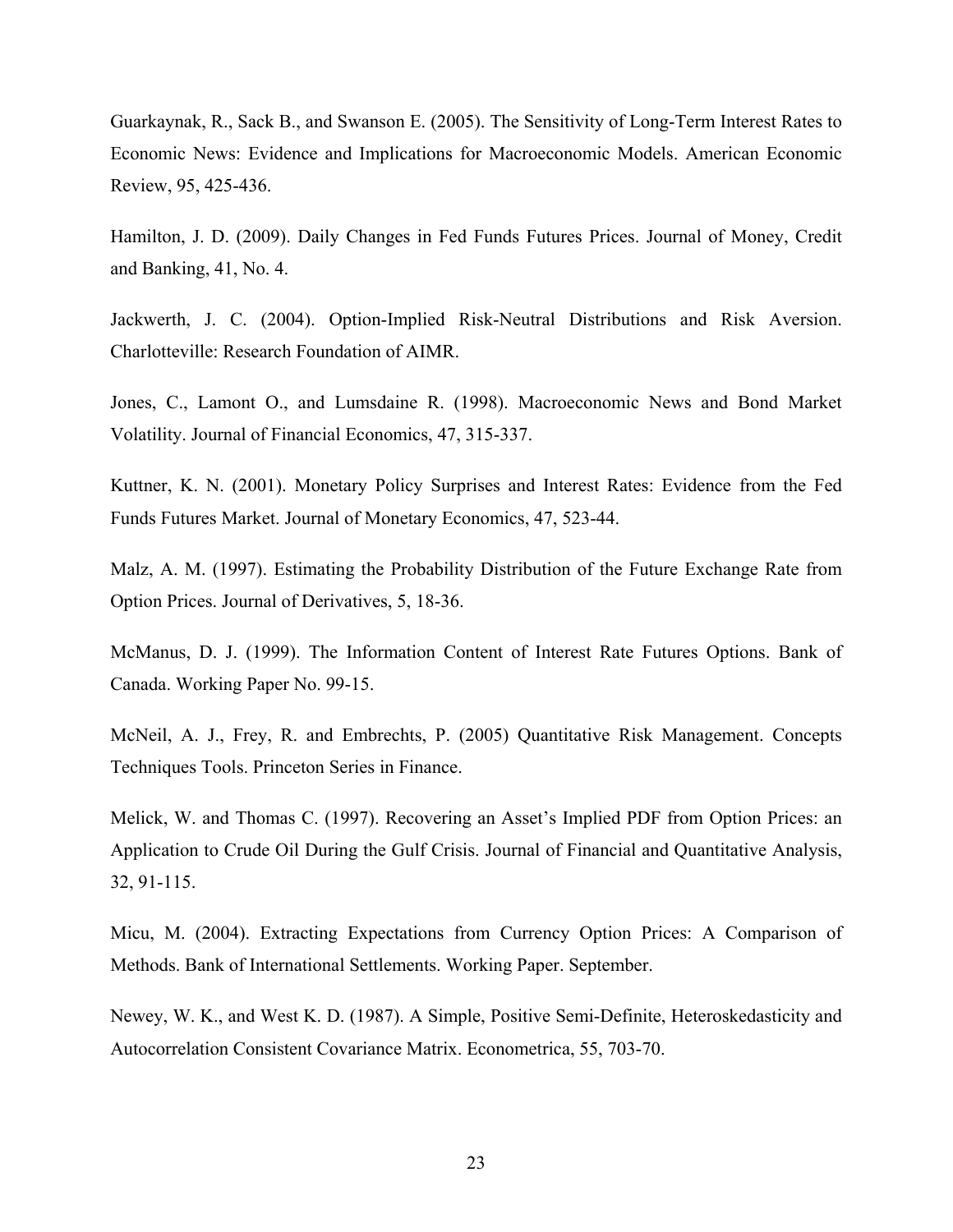Rangel, J.G. (2009). Macroeconomic News, Announcements, and Stock Market Jump Intensity Dynamics. Journal of Banking and Finance*. Forthcoming*.

Rubinstein, M. (1994). Implied Binomial Trees. Journal of Finance, 49, 771-818.

Shimko D., (1993). Bounds of probability. Risk Magazine, 6, 33-37.

Soderlind, P. (2000). Market Expectations in the UK Before and after the ERM Crisis. Economica, 67.

Taylor, S. J. (2005). Asset Price Dynamics, Volatility, and Prediction. Princeton University Press.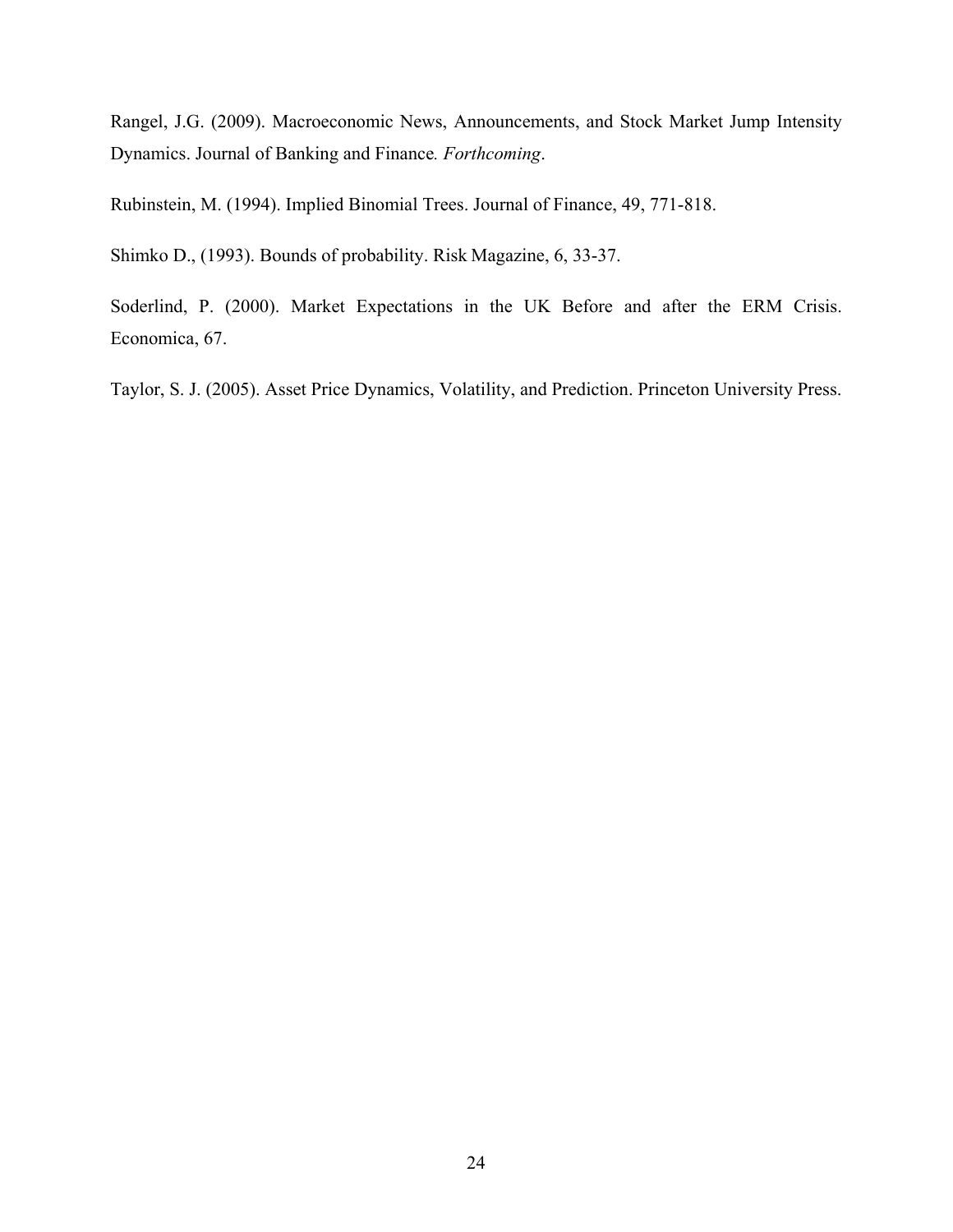### **Table 1**

### **Monetary policy interest rate announcements by Banco de Mexico and the Federal Reserve System.**

| <b>Banco de Mexico</b> |                         | <b>Federal Reserve System</b> |                   |                                            |              |
|------------------------|-------------------------|-------------------------------|-------------------|--------------------------------------------|--------------|
| Date                   | Announcement            | Basis points                  | Date              | Announcement                               | Basis points |
| September 23, 2005     | Interest rate decrease  | 25                            |                   | September 20, 2005 Interest rate increase  | 25           |
| October 28, 2005       | Interest rate decrease  | 25                            | November 1, 2005  | Interest rate increase                     | 25           |
| November 25, 2005      | Interest rate decrease  | 25                            | December 12, 2005 | Interest rate increase                     | 25           |
| December 09, 2005      | Interest rate decrease  | 50                            |                   |                                            |              |
| January 27, 2006       | Interest rate decrease  | 50                            | January 31, 2006  | Interest rate increase                     | 25           |
| February 24, 2006      | Interest rate decrease  | 25                            | March 28, 2006    | Interest rate increase                     | 25           |
| March 24, 2006         | Interest rate decrease  | 25                            | May 10, 2006      | Interest rate increase                     | 25           |
| April 21, 2006         | Interest rate decrease  | 25                            | June 29, 2006     | Interest rate increase                     | 25           |
| May 26, 2006           | Interest rate unchanged |                               | August 08, 2006   | Interest rate increase                     | 25           |
| June 23, 2006          | Interest rate unchanged |                               |                   | September 20, 2006 Interest rate unchanged |              |
| July 28, 2006          | Interest rate unchanged |                               | October 25, 2006  | Interest rate unchanged                    |              |
| August 25, 2006        | Interest rate unchanged |                               | December 12, 2006 | Interest rate unchanged                    |              |
| September 22, 2006     | Interest rate unchanged |                               |                   |                                            |              |
| October 27, 2006       | Interest rate unchanged |                               |                   |                                            |              |
| November 24, 2006      | Interest rate unchanged |                               |                   |                                            |              |
| December 08, 2006      | Interest rate unchanged |                               |                   |                                            |              |
| January 26, 2007       | Interest rate unchanged |                               | January 31, 2007  | Interest rate unchanged                    |              |
| February 23, 2007      | Interest rate unchanged |                               | March 21, 2007    | Interest rate unchanged                    |              |
| March 23, 2007         | Interest rate unchanged |                               | May 09, 2007      | Interest rate unchanged                    |              |
| April 27, 2007         | Interest rate increase  | 25                            | June 28, 2007     | Interest rate unchanged                    |              |
| May 25, 2007           | Interest rate unchanged |                               | August 07, 2007   | Interest rate unchanged                    |              |
| June 22, 2007          | Interest rate unchanged |                               |                   | September 18, 2007 Interest rate decrease  | 50           |
| July 27, 2007          | Interest rate unchanged |                               | October 31, 2007  | Interest rate decrease                     | 25           |
| August 24, 2007        | Interest rate unchanged |                               | December 11, 2007 | Interest rate decrease                     | 25           |
| September 21, 2007     | Interest rate unchanged |                               |                   |                                            |              |
| October 26, 2007       | Interest rate increase  | 25                            |                   |                                            |              |
| November 23, 2007      | Interest rate unchanged |                               |                   |                                            |              |
| December 07, 2007      | Interest rate unchanged |                               |                   |                                            |              |
| January 18, 2008       | Interest rate unchanged |                               | January 22, 2008  | Interest rate decrease                     | 75           |
| February 15, 2008      | Interest rate unchanged |                               | January 30, 2008  | Interest rate decrease                     | 50           |
| March 14, 2008         | Interest rate unchanged |                               | March 18, 2008    | Interest rate decrease                     | 75           |
| April 18, 2008         | Interest rate unchanged |                               | April 30, 2008    | Interest rate decrease                     | 25           |
| May 16, 2008           | Interest rate unchanged |                               | June 25, 2008     | Interest rate unchanged                    |              |
| June 20, 2008          | Interest rate increase  | 25                            | August 05, 2008   | Interest rate unchanged                    |              |
| July 18, 2008          | Interest rate increase  | 25                            |                   | September 16, 2008 Interest rate unchanged |              |
| August 15, 2008        | Interest rate increase  | 25                            | October 08, 2008  | Interest rate decrease                     | 50           |
| September 19, 2008     | Interest rate unchanged |                               | October 29, 2008  | Interest rate decrease                     | 50           |
| October 17, 2008       | Interest rate unchanged |                               | December 16, 2008 | Interest rate decrease                     | 75           |
| November 28, 2008      | Interest rate unchanged |                               |                   |                                            |              |
| January 16, 2009       | Interest rate decrease  | 50                            | January 28, 2009  | Interest rate unchanged                    |              |
| February 20, 2009      | Interest rate decrease  | 25                            | March 18, 2009    | Interest rate unchanged                    |              |
| March 20, 2009         | Interest rate decrease  | 75                            | April 29, 2009    | Interest rate unchanged                    |              |
| April 17, 2009         | Interest rate decrease  | 75                            |                   |                                            |              |
| May 15, 2009           | Interest rate decrease  | 75                            |                   |                                            |              |
| June 19, 2009          | Interest rate decrease  | 50                            |                   |                                            |              |

Notes: This table shows announcement dates of monetary policy events, which correspond to variations in the target (objective) interest rates by Banco de México and the U.S. Federal Reserve from September 2005 to June 2009. Blanks in the column that corresponds to the FED are due to the time intervals between announcements. These are usually longer than those of Banco de México. There are no missing data.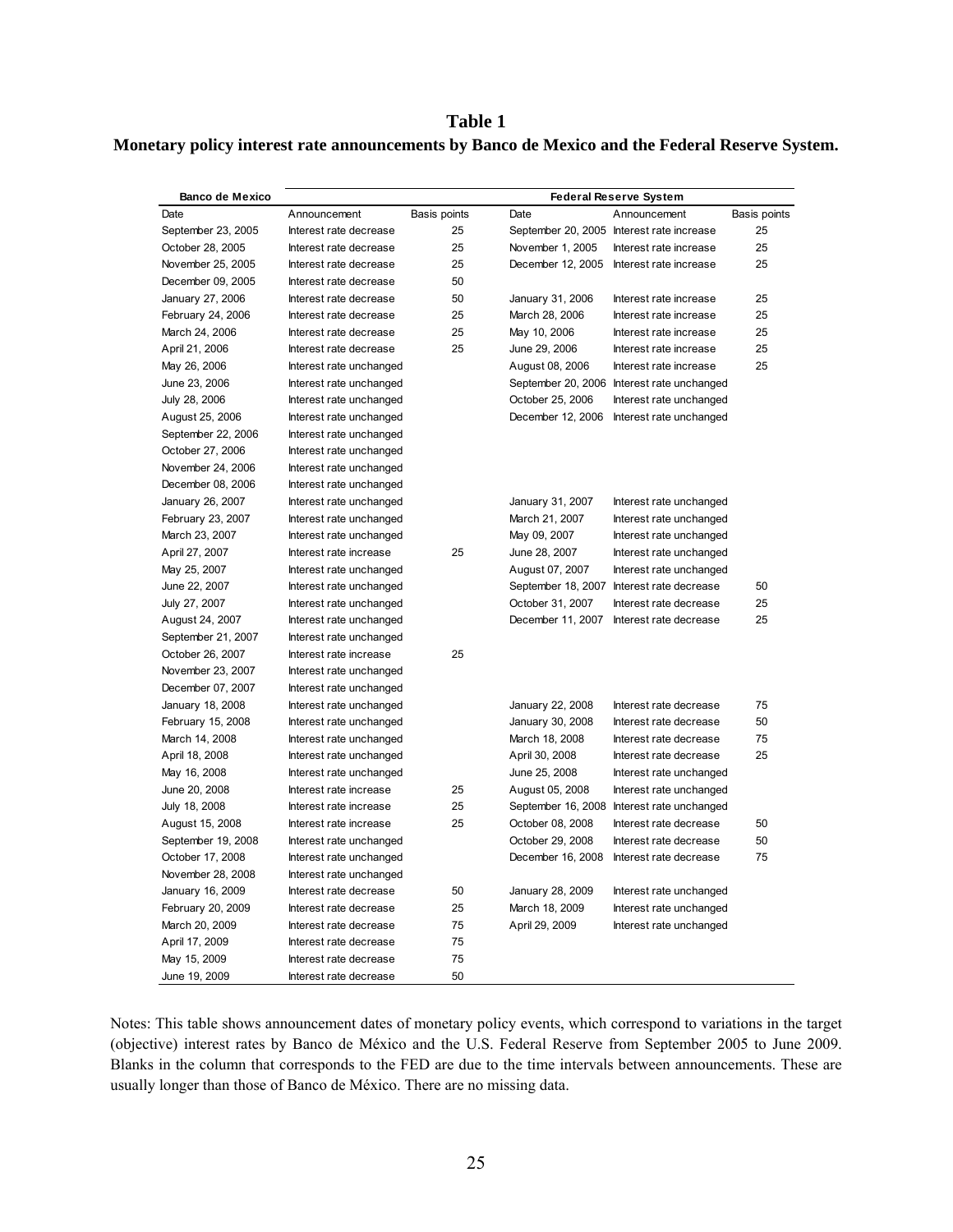|                                                                          | <b>Table 2</b> |                 |
|--------------------------------------------------------------------------|----------------|-----------------|
| Regression of the Mexican Peso-US dollar depreciation rate vs. surprises |                |                 |
| $\beta$ coefficient                                                      | t-statistic    | $N = 3.447$     |
| -0.0058                                                                  | $-2.98$        | $E$ vents = 112 |

Notes: This table shows the relevant coefficient of the regression of the Mexican peso-US dollar depreciation rate vs. monetary policy surprises calculated following the methodology proposed by Kuttner (2001) using futures prices of FED Funds contracts and robust standard errors according to Newey & West (1987) methodology. *N* represents the number of observations.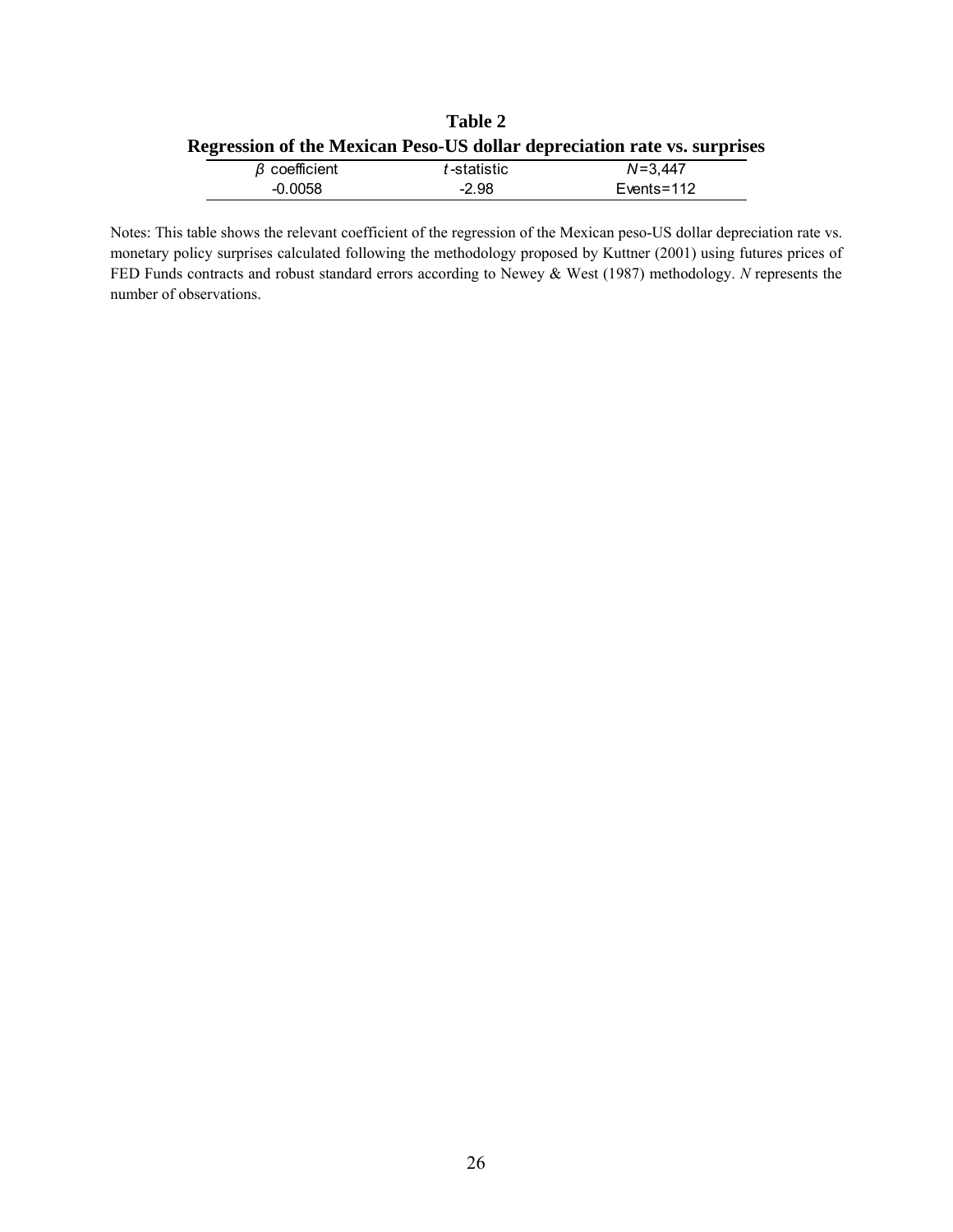|        |           |      | Interest rate |          |      | <b>Futures Surprises</b> |      |
|--------|-----------|------|---------------|----------|------|--------------------------|------|
|        |           | Down | Up            | No       |      | Positive Negative        | No   |
| Mexico |           |      |               |          |      |                          |      |
|        | [-5 a -1] | 100% |               | 50% 100% | 75%  | 100%                     | 100% |
|        | [-1 a 2]  | 67%  |               | 67% 100% | 100% | 100%                     | 67%  |
|        | [2 a 5]   | 67%  | 100% 100%     |          | 100% | 67%                      | 100% |
| FFD    |           |      |               |          |      |                          |      |
|        | [-5 a -1] |      | 100% 100%     | 75%      | 100% | 75%                      | 100% |
|        | [-1 a 2]  | 33%  | 33%           | 67%      | 100% | 100%                     | 100% |
|        | [2 a 5]   | 100% | 67%           | 33%      | 100% | 100%                     | 33%  |
|        |           |      |               |          |      |                          |      |

**Table 3 Correlations between central measures** 

Notes: This table presents correlation coefficients estimates between both methodologies. Three monetary policy scenarios are considered: downward movement, upward movement and no changes in the interest rate target. Surprises are computed from futures contracts (Kuttner (2001) methodology). The correlation is also estimated for positive, negative and no surprises. We define surprise as the difference between a realization and an expectation; i.e., *y*-*j*; where *y* is the realization and  $\hat{y}$  is the expectation (see Andersen et al. (2003)). The sample period is from September 2005 to June 2009.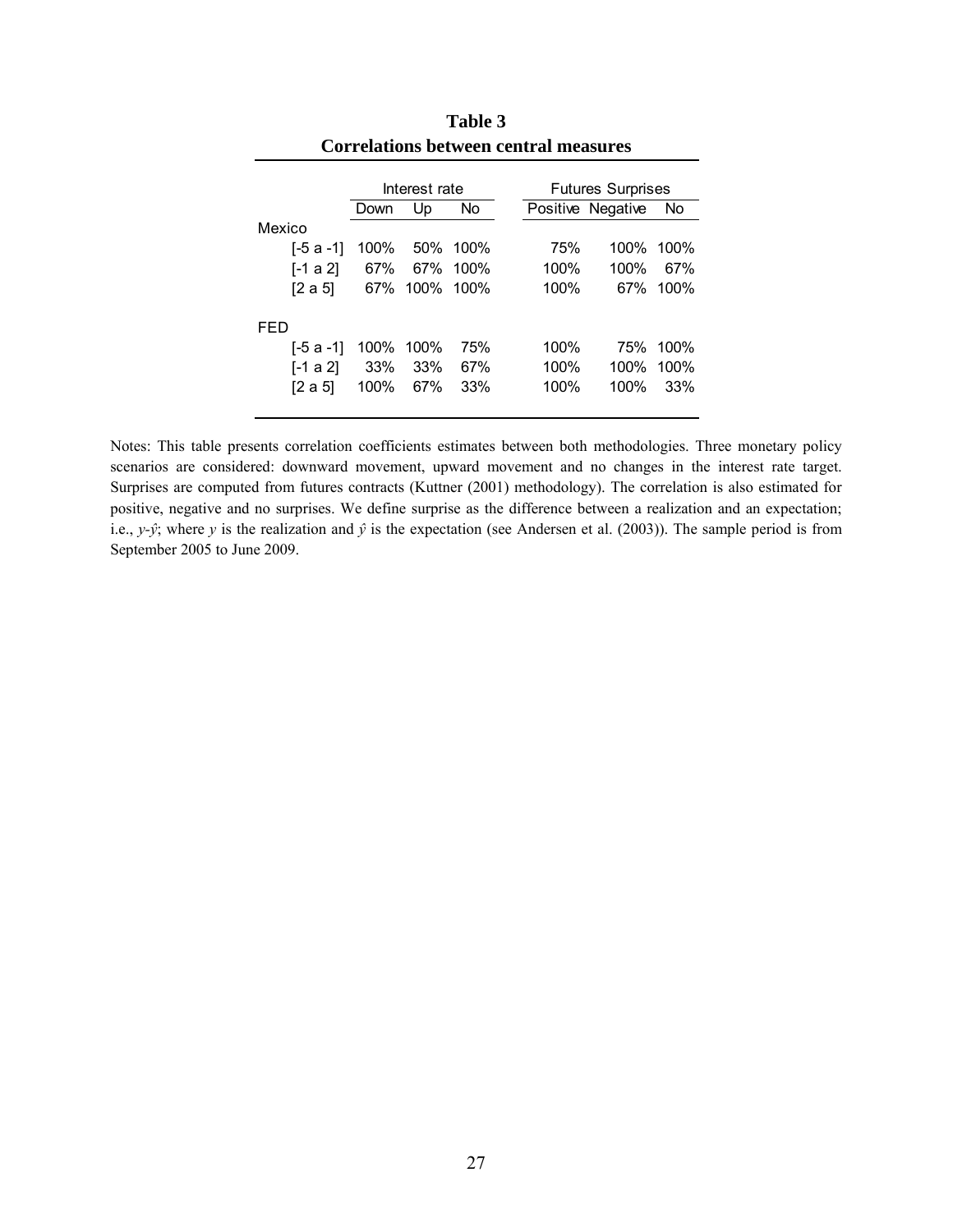|        |                |                     | Mexico                   |                          |                          |                |    |                     | <b>FED</b>               |                          |                          |       |
|--------|----------------|---------------------|--------------------------|--------------------------|--------------------------|----------------|----|---------------------|--------------------------|--------------------------|--------------------------|-------|
| 1      | $\overline{2}$ | 3                   | 4                        | 5                        | $6\overline{6}$          | $\overline{7}$ | 8  | 9                   | 10                       | 11                       | 12                       | 13    |
| N      |                | Tail                | <b>Bias</b>              | ε                        | ξ                        |                | N  | Tail                | Bias                     | $\pmb{\varepsilon}$      | ξ                        |       |
|        | 55 Down        | Parameter           |                          |                          |                          |                | 39 | Parameter           |                          |                          |                          |       |
|        |                | $\epsilon > \xi$    |                          |                          |                          | 89%            |    | $\epsilon > \xi$    |                          |                          |                          | 77%   |
|        |                |                     | negative                 |                          |                          | 8%             |    |                     | negative                 |                          |                          | 37%   |
|        |                |                     | $\overline{\phantom{a}}$ |                          | 75% 100%                 |                |    |                     | $\blacksquare$           | $\sim 10$                | 100%                     |       |
|        |                |                     | $+$ $-$                  | 25%                      | $\overline{\phantom{a}}$ |                |    |                     | $+$ $-$                  | 100%                     | $\overline{\phantom{a}}$ |       |
|        |                |                     | Positive                 |                          |                          | 92%            |    |                     | positive                 |                          |                          | 63%   |
|        |                |                     |                          | $0\%$                    | 18%                      |                |    |                     |                          | $\overline{\phantom{a}}$ | 5%                       |       |
|        |                |                     | $\ddot{}$                | 100%                     | 82%                      |                |    |                     | $+$                      | 100%                     | 95%                      |       |
|        |                | $\xi > \epsilon$    |                          |                          |                          | 11%            |    | $\xi > \epsilon$    |                          |                          |                          | 23%   |
|        |                |                     | negative                 |                          |                          | 100%           |    |                     | negative                 |                          |                          | 67%   |
|        |                |                     | $\omega_{\rm{max}}$      | 100% 100%                |                          |                |    |                     | $\mathcal{L}_{\rm{max}}$ | 100%                     | 33%                      |       |
|        |                |                     | $\ddot{}$                |                          |                          |                |    |                     | $\ddot{}$                | $\overline{\phantom{a}}$ | 67%                      |       |
|        |                |                     | positive                 |                          |                          |                |    |                     | positive                 |                          |                          | 33%   |
|        |                |                     |                          |                          |                          |                |    |                     | $\overline{\phantom{0}}$ | 100%                     | $\overline{\phantom{a}}$ |       |
|        | 21 Up          |                     | <sup>+</sup>             |                          |                          |                | 43 |                     | $\ddot{}$                | $\overline{\phantom{a}}$ | 100%                     |       |
|        |                | $\epsilon > \xi$    |                          |                          |                          | 67%            |    | $\epsilon > \xi$    |                          |                          |                          | 93%   |
|        |                |                     | negative                 |                          |                          | $\frac{1}{2}$  |    |                     | negative                 |                          |                          | 13%   |
|        |                |                     | $\overline{a}$           |                          |                          |                |    |                     | $\blacksquare$           |                          | 20% 100%                 |       |
|        |                |                     | Ŧ.                       |                          |                          |                |    |                     | $\ddot{}$                | 80%                      | $\overline{\phantom{a}}$ |       |
|        |                |                     | positive                 |                          |                          | 100%           |    |                     | positive                 |                          |                          | 88%   |
|        |                |                     |                          | $\overline{\phantom{m}}$ | 7%                       |                |    |                     | $\overline{a}$           | $\sim$                   | 80%                      |       |
|        |                |                     | $\ddot{}$                | 100%                     | 93%                      |                |    |                     | $+$                      | 100%                     | 20%                      |       |
|        |                | $\xi > \varepsilon$ |                          |                          |                          | 33%            |    | $\xi > \epsilon$    |                          |                          |                          | $7\%$ |
|        |                |                     | negative                 |                          |                          | 100%           |    |                     | negative                 |                          |                          | 100%  |
|        |                |                     |                          | 100%                     | 86%                      |                |    |                     | $\blacksquare$           |                          | 100% 100%                |       |
|        |                |                     | $\ddot{}$                |                          | 14%                      |                |    |                     | $\ddot{}$                |                          | $\overline{a}$           |       |
|        |                |                     | positive                 |                          |                          |                |    |                     | positive                 |                          |                          |       |
|        |                |                     |                          |                          |                          |                |    |                     |                          |                          |                          |       |
|        |                |                     | $\ddot{}$                |                          |                          |                |    |                     | $\ddot{}$                |                          |                          |       |
| 113 No |                | $\xi > \xi$         |                          |                          |                          | 42%            | 52 |                     |                          |                          |                          | 71%   |
|        |                |                     | negative                 |                          |                          | 64%            |    | $\epsilon > \xi$    | negative                 |                          |                          | 27%   |
|        |                |                     | $\overline{a}$           | 13%                      | 57%                      |                |    |                     | ÷.                       | 60%                      | 80%                      |       |
|        |                |                     | $\ddot{}$                | 87%                      | 43%                      |                |    |                     | $+$                      | 40%                      | 20%                      |       |
|        |                |                     | positive                 |                          |                          | 36%            |    |                     | positive                 |                          |                          | 73%   |
|        |                |                     |                          | $\blacksquare$           | 6%                       |                |    |                     | $\overline{\phantom{0}}$ | $\overline{\phantom{a}}$ | 37%                      |       |
|        |                |                     | $\ddot{}$                | 100%                     | 94%                      |                |    |                     | $\ddot{}$                | 100%                     | 63%                      |       |
|        |                | $\xi > \varepsilon$ |                          |                          |                          | 58%            |    | $\xi > \varepsilon$ |                          |                          |                          | 29%   |
|        |                |                     | negative                 |                          |                          | 91%            |    |                     | negative                 |                          |                          | 100%  |
|        |                |                     | $\overline{\phantom{a}}$ | 100%                     | 80%                      |                |    |                     | $\sim$                   | 100% 100%                |                          |       |
|        |                |                     | $\ddot{}$                | $\overline{\phantom{a}}$ | 20%                      |                |    |                     | $\ddot{}$                |                          |                          |       |
|        |                |                     | positive                 |                          |                          | 9%             |    |                     | positive                 |                          |                          |       |
|        |                |                     | $\overline{\phantom{a}}$ | 100%                     | $\sim$                   |                |    |                     | $\frac{1}{2}$            |                          |                          |       |
|        |                |                     | $\ddot{}$                | $\sim$                   | 100%                     |                |    |                     | $\ddot{}$                |                          |                          |       |

**Table 4 Right side tail and interest rate strategy** 

Notes: Column 1 refers to the number of observations. Column 2 indicates the direction of the interest rate target changes. Column 3 specifies which parameter is larger in magnitude. The column 4 (Bias) indicates when the implied distribution shows either a positive or a negative bias (positive or negative skewness). Elements in this column refer to the sign of the parameters in the following two columns. For example, when Banco de Mexico's strategy is to lower the interest rate target (see column 2), 89% of the times  $\varepsilon > \xi$  (see column 7); i.e., the GEV method shows a heavier right tail than the VFT method. Of this proportion, 92% occurs when the bias is positive. In this context, as shown in column 5, in 100% of cases the method of GEV has a heavier tail than the normal distribution ( $\varepsilon$  > 0 or positive), and in 82% of the cases, the VFT method suggests heavier tails than the normal case (see column 6). For this event-study analysis, in the case there is overlapping of the announcement days within a window of five trading days, the window used to include an event is narrowed. Specifically, we only rule out an event when it is separated by less than two trading days from another event. The time frame is from September 2005 to June 2009.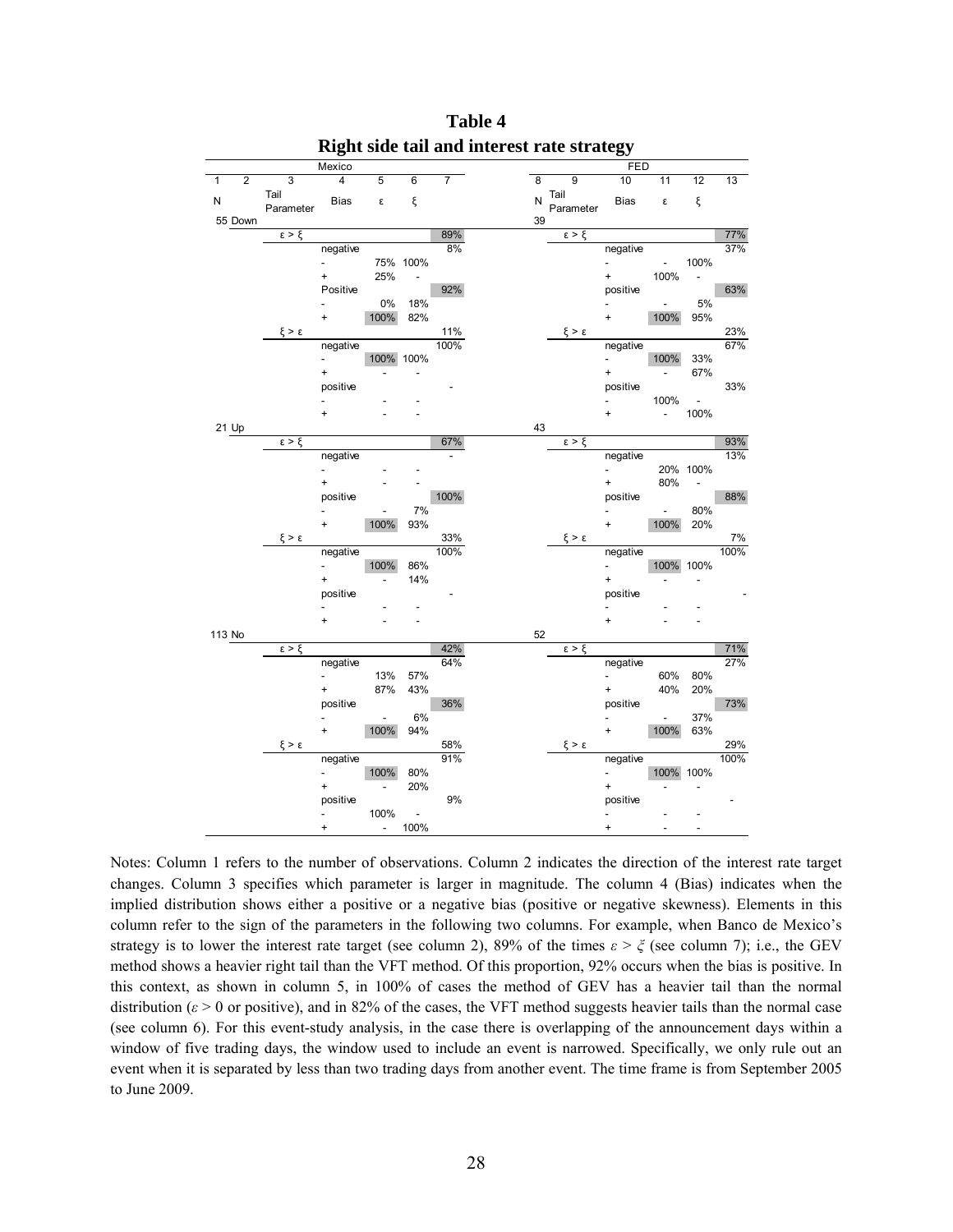|                |                |                     | Mexico                      |                          |                |                |    |                  | <b>FED</b>                |                          |              |      |
|----------------|----------------|---------------------|-----------------------------|--------------------------|----------------|----------------|----|------------------|---------------------------|--------------------------|--------------|------|
| $\overline{1}$ | $\overline{2}$ | $\overline{3}$      | $\overline{4}$              | 5                        | $\overline{6}$ | $\overline{7}$ | 8  | 9                | 10                        | 11                       | 12           | 13   |
| ${\sf N}$      |                | Tail                | <b>Bias</b>                 | ε                        | ξ              |                | N  | Tail             | <b>Bias</b>               | ε                        | ξ            |      |
|                |                | Parameter           |                             |                          |                |                |    | Parameter        |                           |                          |              |      |
|                | 71 Positive    | $\epsilon > \xi$    |                             |                          |                | 59%            | 17 | $\epsilon > \xi$ |                           |                          |              | 65%  |
|                |                |                     | negative                    |                          |                | 19%            |    |                  | negative                  |                          |              |      |
|                |                |                     | $\overline{a}$              |                          | 38% 100%       |                |    |                  | $\frac{1}{2}$             |                          |              |      |
|                |                |                     | $+$                         | 63%                      | $\mathbf 0$    |                |    |                  | $\ddot{}$                 |                          |              |      |
|                |                |                     | positive                    |                          |                | 81%            |    |                  | positive                  |                          |              | 100% |
|                |                |                     |                             | $\blacksquare$           | 15%            |                |    |                  | $\blacksquare$            | $\overline{\phantom{0}}$ | 100%         |      |
|                |                |                     | $\ddot{}$                   | 100%                     | 85%            |                |    |                  | $\ddot{}$                 | 100%                     |              |      |
|                |                | $\xi > \epsilon$    |                             |                          |                | 41%            |    | $\xi > \epsilon$ |                           |                          |              | 35%  |
|                |                |                     | negative                    |                          |                | 83%            |    |                  | negative                  |                          |              | 100% |
|                |                |                     | ÷.                          | 100%                     | 92%            |                |    |                  | ÷.                        |                          | 100% 100%    |      |
|                |                |                     | $\ddot{}$                   | ÷.                       | 0.08           |                |    |                  | $\ddot{}$                 |                          |              |      |
|                |                |                     | positive                    |                          |                | 0.17           |    |                  | positive                  |                          |              |      |
|                |                |                     | $\overline{a}$              | 1                        |                |                |    |                  | $\overline{\phantom{a}}$  |                          |              |      |
|                |                |                     | $\ddot{}$                   |                          | $\mathbf{1}$   |                | 56 |                  | $\ddot{}$                 |                          |              |      |
|                | 77 Negative    | $\epsilon > \xi$    |                             |                          |                | 74%            |    | $\epsilon > \xi$ |                           |                          |              | 79%  |
|                |                |                     | negative                    |                          |                | 0.26           |    |                  | negative                  |                          |              | 23%  |
|                |                |                     | $\overline{a}$              | 0.27                     | 0.73           |                |    |                  | $\mathbb{Z}^{\mathbb{Z}}$ | 10%                      | 80%          |      |
|                |                |                     | $\ddot{}$                   | 0.73                     | 0.27           |                |    |                  | $\ddot{}$                 | 90%                      | 0.2          |      |
|                |                |                     | positive                    |                          |                | 74%            |    |                  | positive                  |                          |              | 77%  |
|                |                |                     | $\overline{a}$              | $\Box$                   | 12%            |                |    |                  | $\overline{a}$            | $\blacksquare$           | 26%          |      |
|                |                |                     | $+$                         | 100%                     | 88%            |                |    |                  | $+$                       | 100%                     | 74%          |      |
|                |                | $\xi > \epsilon$    |                             |                          |                | 26%            |    | $\xi > \epsilon$ |                           |                          |              | 21%  |
|                |                |                     | negative                    |                          |                | 95%            |    |                  | negative                  |                          |              | 75%  |
|                |                |                     | $\overline{a}$              | 100%                     | 79%            |                |    |                  | $\frac{1}{2}$             | 100%                     | 56%          |      |
|                |                |                     | $\ddot{}$                   | $\overline{\phantom{a}}$ | 21%            |                |    |                  | $\ddot{}$                 | ٠                        | 0.44         |      |
|                |                |                     | positive                    |                          |                | 0.05           |    |                  | positive                  |                          |              | 0.25 |
|                |                |                     | $\ddot{}$                   | 1                        | $\blacksquare$ |                |    |                  | $\ddot{}$                 | 1                        |              |      |
|                | 41 No          |                     |                             |                          | $\mathbf{1}$   |                | 61 |                  |                           |                          | $\mathbf{1}$ |      |
|                |                | $\epsilon > \xi$    |                             |                          |                | 27%            |    | $\epsilon > \xi$ |                           |                          |              | 85%  |
|                |                |                     | negative                    |                          |                | 100%           |    |                  | negative                  |                          |              | 31%  |
|                |                |                     | L,                          | $\overline{\phantom{a}}$ | 18%            |                |    |                  | $\blacksquare$            |                          | 38% 100%     |      |
|                |                |                     | $\ddot{}$                   | 100%                     | 82%            |                |    |                  | $\ddot{}$                 | 63%                      |              |      |
|                |                |                     | positive                    |                          |                |                |    |                  | positive                  |                          |              | 69%  |
|                |                |                     |                             |                          |                |                |    |                  | $\overline{\phantom{0}}$  | $\blacksquare$           | 53%          |      |
|                |                |                     | $\ddot{}$                   | L.                       |                |                |    |                  | $\ddot{}$                 | 100%                     | 47%          |      |
|                |                | $\xi > \varepsilon$ |                             |                          |                | 73%            |    | $\xi > \epsilon$ |                           |                          |              | 15%  |
|                |                |                     | negative                    |                          |                | 100%           |    |                  | negative                  |                          |              | 100% |
|                |                |                     | $\overline{a}$              | 100%                     | 77%            |                |    |                  | a i                       |                          | 100% 100%    |      |
|                |                |                     | $\ddot{}$                   |                          | 23%            |                |    |                  | $\ddot{}$                 |                          |              |      |
|                |                |                     | positive                    |                          |                |                |    |                  | positive                  |                          |              |      |
|                |                |                     | $\overline{a}$<br>$\ddot{}$ |                          |                |                |    |                  | ÷,<br>$\ddot{}$           |                          |              |      |
|                |                |                     |                             |                          |                |                |    |                  |                           |                          |              |      |

**Table 5 Right side tail and futures surprise** 

Notes: Same as Table 4. We perform the analysis for cases of futures surprises defined in Table 3.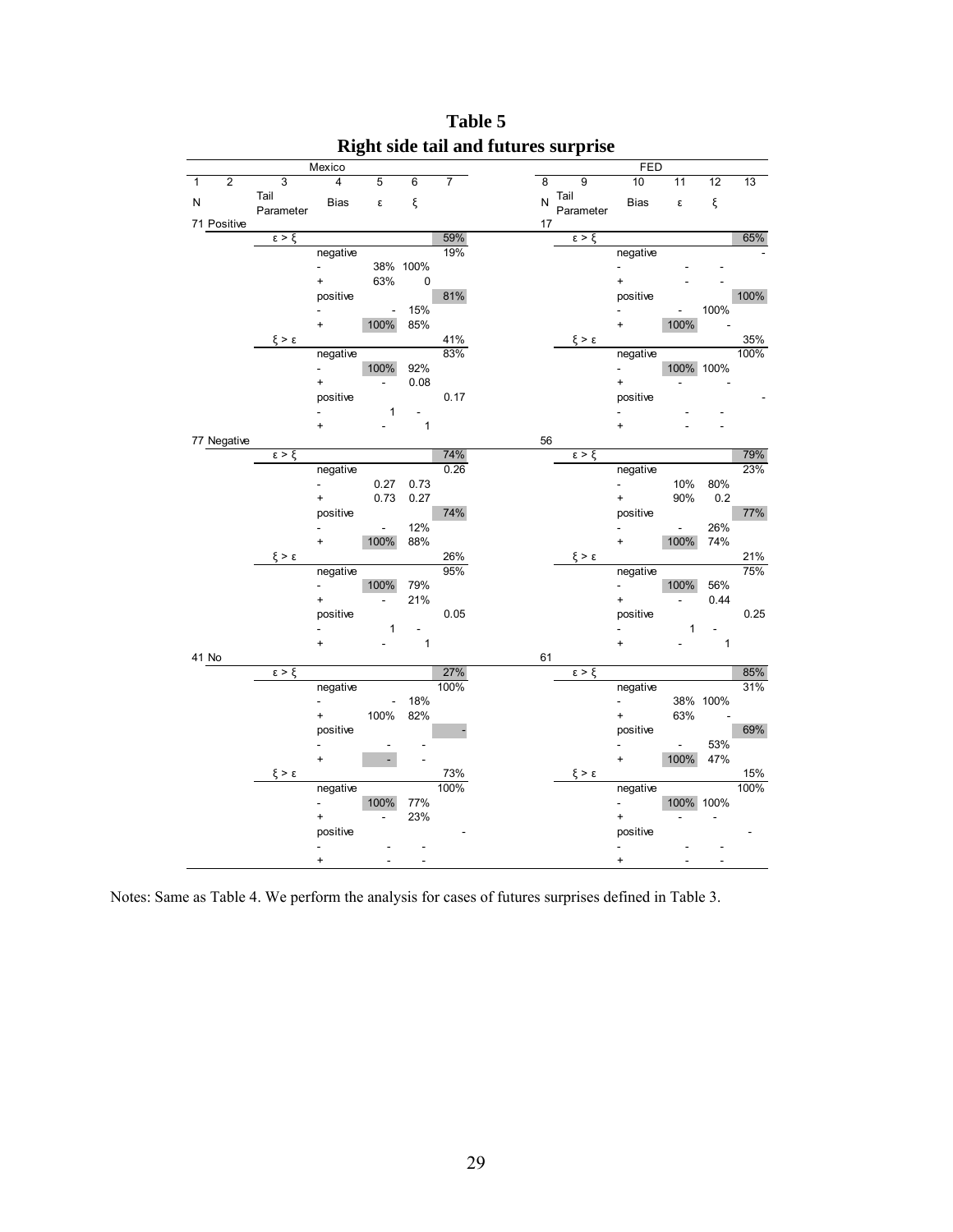### **Table 8**

| Regression estimates of changes in the forward exchange rate $(F)$ on the change in the |  |
|-----------------------------------------------------------------------------------------|--|
| distributions quantiles $(Q)$ .                                                         |  |

|                       | <b>Positive Skewness</b> |             |       |       |      |       |                          |       |       |       |       |       |       |       |       |
|-----------------------|--------------------------|-------------|-------|-------|------|-------|--------------------------|-------|-------|-------|-------|-------|-------|-------|-------|
|                       | 1%                       | 2%          | 5%    | 10%   | 20%  | 30%   | 40%                      | 50%   | 60%   | 70%   | 80%   | 90%   | 95%   | 98%   | 99%   |
| <b>GEV</b>            |                          |             |       |       |      |       |                          |       |       |       |       |       |       |       |       |
| coef.                 | 0.207                    | 0.27        | 0.402 | 0.557 | 0.75 | 0.891 | 1.008                    | 1.12  | 1.232 | 1.368 | 1.528 | 1.735 | 1.845 | 1.806 | 1.994 |
| std. err.             | 0.07                     | 0.07        | 0.06  | 0.05  | 0.03 | 0.02  | 0.01                     | 0.01  | 0.02  | 0.03  | 0.05  | 0.08  | 0.11  | 0.15  | 0.15  |
| t-stat.<br><b>VFT</b> | 3.0                      | 4.0         | 6.6   | 11.8  | 25.8 | 51.9  | 93.4                     | 80.0  | 55.2  | 40.5  | 30.8  | 22.6  | 16.9  | 12.0  | 13.3  |
| coef                  | 0.29                     | 0.38        | 0.46  | 0.57  | 0.69 | 0.80  | 0.91                     | 1.01  | 1.12  | 1.28  | 1.47  | 1.78  | 2.10  | 2.47  | 2.72  |
| std err               | 0.07                     | 0.07        | 0.06  | 0.05  | 0.03 | 0.02  | 0.02                     | 0.01  | 0.01  | 0.02  | 0.04  | 0.07  | 0.10  | 0.14  | 0.17  |
| t-stat                | 4.0                      | 5.6         | 8.1   | 12.3  | 20.4 | 34.6  | 62.2                     | 113   | 85.0  | 52.6  | 33.5  | 24.1  | 20.5  | 18.0  | 16.4  |
|                       |                          |             |       |       |      |       |                          |       |       |       |       |       |       |       |       |
|                       |                          |             |       |       |      |       | <b>Negative Skewness</b> |       |       |       |       |       |       |       |       |
|                       | 1%                       | 2%          | 5%    | 10%   | 20%  | 30%   | 40%                      | 50%   | 60%   | 70%   | 80%   | 90%   | 95%   | 98%   | 99%   |
| <b>GEV</b>            |                          |             |       |       |      |       |                          |       |       |       |       |       |       |       |       |
| coef.                 | 0.63                     | 0.65        | 0.73  | 0.86  | 0.98 | 1.04  | 1.07                     | 1.10  | 1.11  | 1.12  | 1.10  | 1.15  | 1.23  | 1.44  | 1.77  |
| std. err.             | 0.04                     | 0.04        | 0.04  | 0.03  | 0.03 | 0.02  | 0.01                     | 0.01  | 0.01  | 0.03  | 0.05  | 0.10  | 0.15  | 0.20  | 0.21  |
| t-stat.               | 15.5                     | 15.8        | 19.1  | 25.8  | 39.6 | 56.4  | 79.8                     | 107   | 85.4  | 42.7  | 21.0  | 11.5  | 8.3   | 7.3   | 8.4   |
| <b>VFT</b>            |                          |             |       |       |      |       |                          |       |       |       |       |       |       |       |       |
| coef.                 | 0.829                    | 0.902 0.878 |       | 0.921 | 0.94 | 0.961 | 1.02                     | 1.055 | 1.094 | 1.169 | 1.247 | 1.393 | 1.524 | 1.684 | 1.844 |
| std. err.             | 0.08                     | 0.07        | 0.06  | 0.05  | 0.04 | 0.03  | 0.02                     | 0.02  | 0.02  | 0.02  | 0.03  | 0.05  | 0.07  | 0.09  | 0.11  |
| t-stat.               | 10.6                     | 12.5        | 14.6  | 17.9  | 23.4 | 33.0  | 42.1                     | 60.0  | 63.4  | 57.2  | 41.4  | 29.0  | 22.8  | 18.2  | 17.2  |

Notes: This table reports regression estimates of changes in the distribution quantiles (*Q*) on changes in the forward exchange rate (*F*). Quantiles are expressed horizontally as a percentage (first row underneath the positive/negative skewness title). The first column details the methods used (GEV vs. VFT) and in the following order the estimates: coefficient, standard error and *t*-statistic. The sample period under analysis is from September 2005 until June 2009. The number of observations is 903.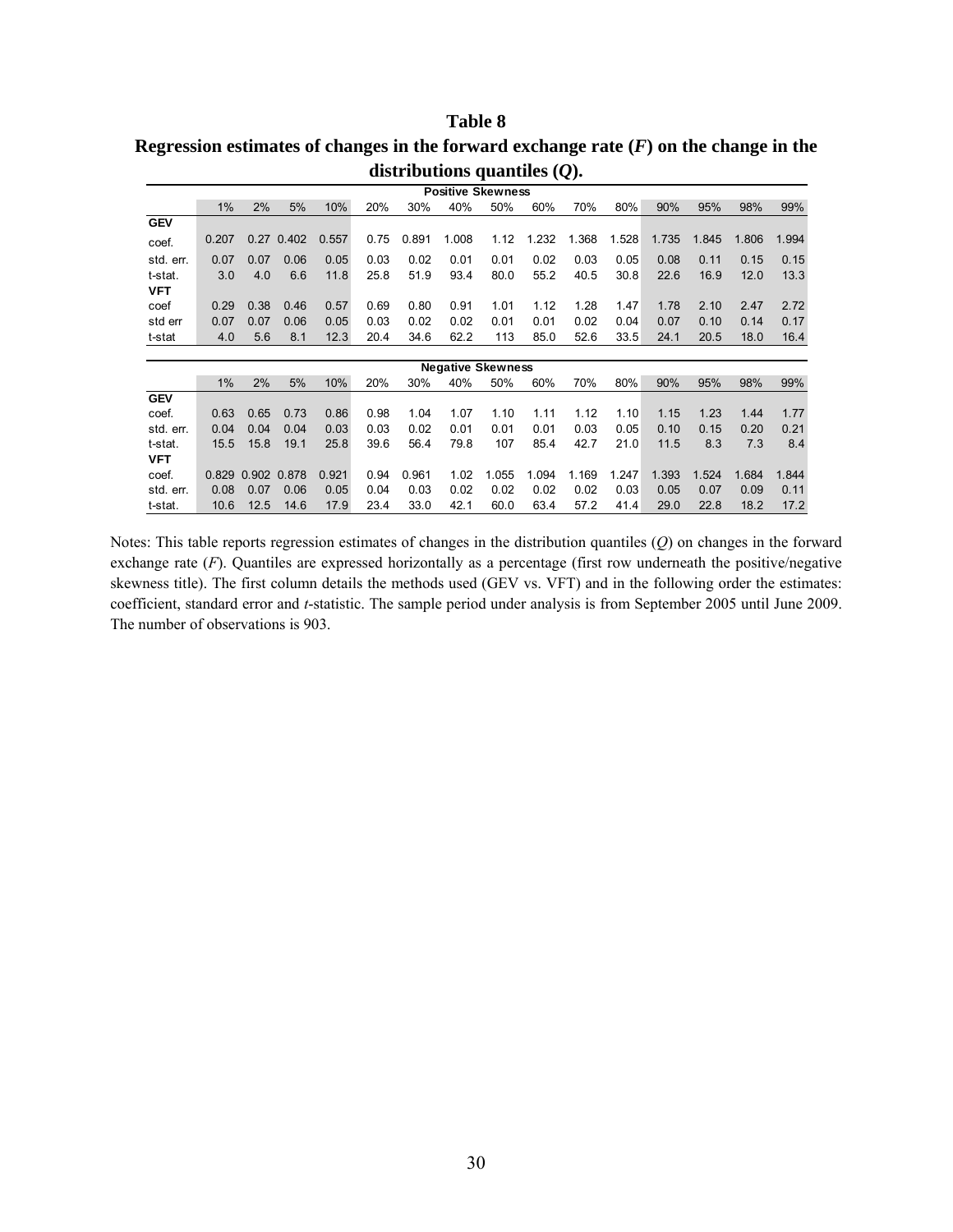

**Figure 1 Exchange rate Mexican pesos per US dollar** 

Source: Banco de México.

Notes: The exchange rate used is the one called FIX, which is published by Banco de México every working day at the Mexican Official Gazette (Diario Oficial de la Federación). This exchange rate represents a weighted average of the exchange rate for transactions in US dollar by major Mexican banks.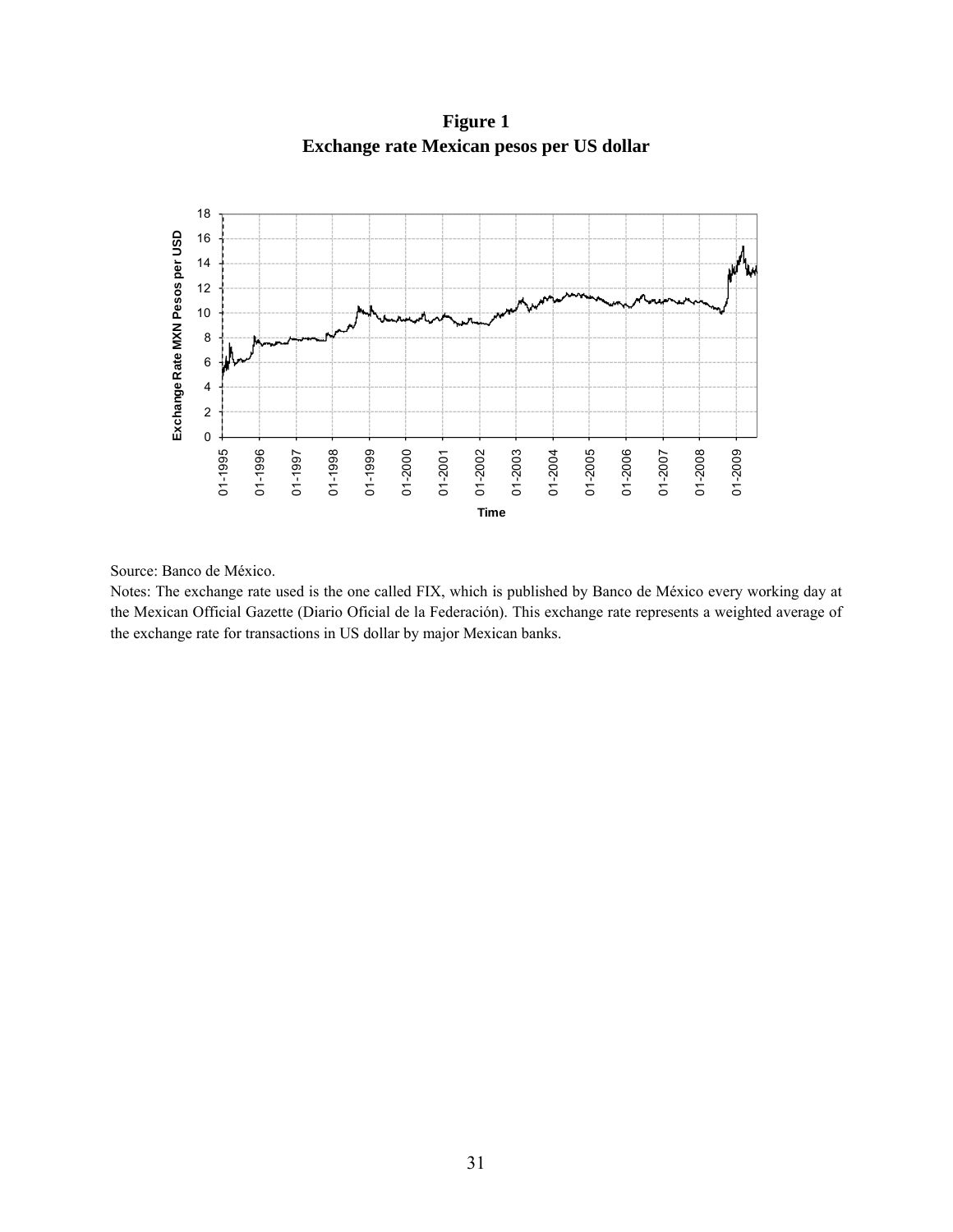**Figure 2 Regressions of change in quantile vs. change in forward exchange rate (cases for positive skewness)** 



Notes: This figure shows the relevant coefficient estimates according to the quantile for cases of positive skewness. The estimates can be observed in Table 8.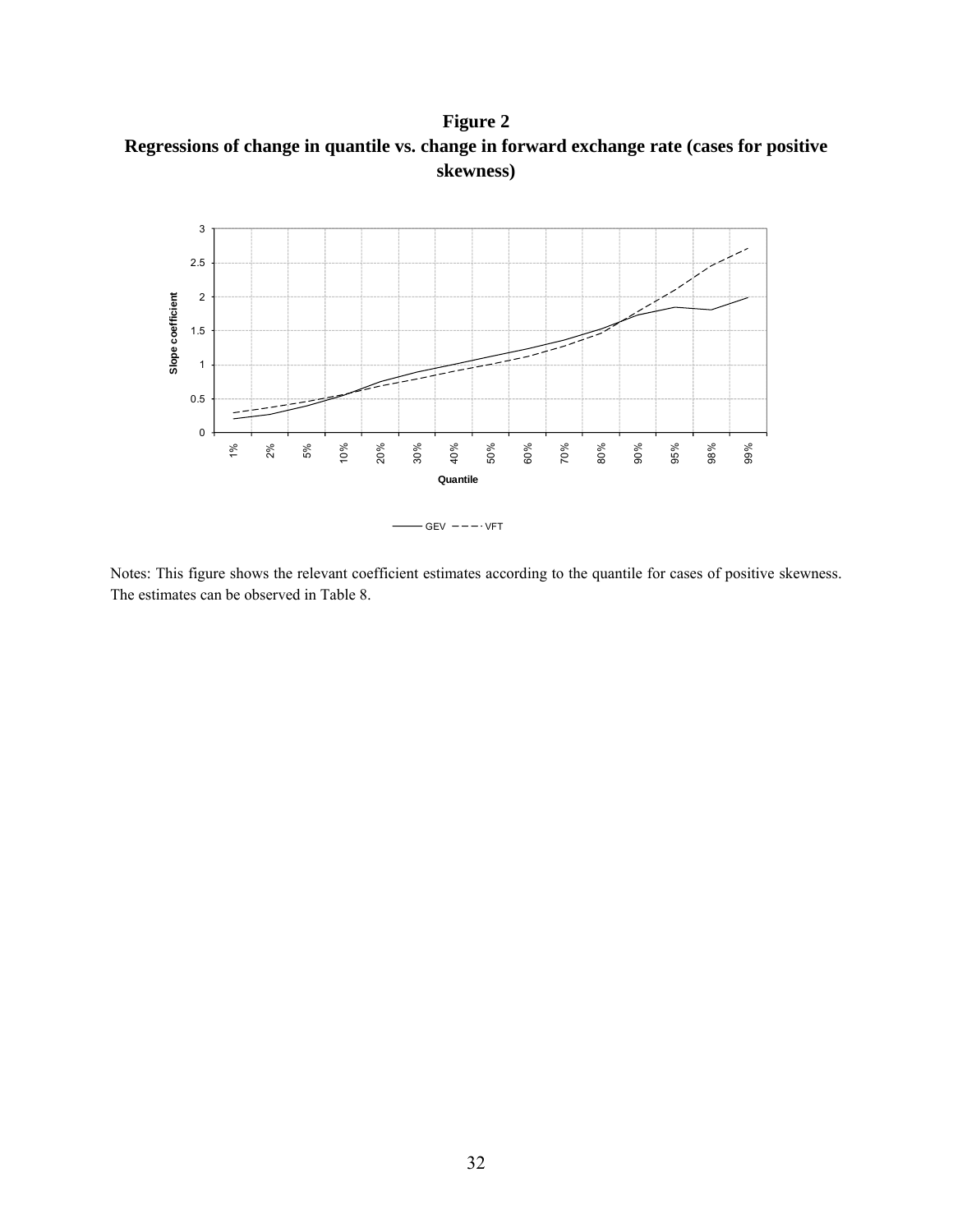**Figure 3 Regressions of change in quantile vs. change in forward exchange rate (cases for negative skewness)** 



Notes: This figure shows the relevant coefficient estimates according to the quantile for cases of negative skewness. The estimates can be observed in Table 8.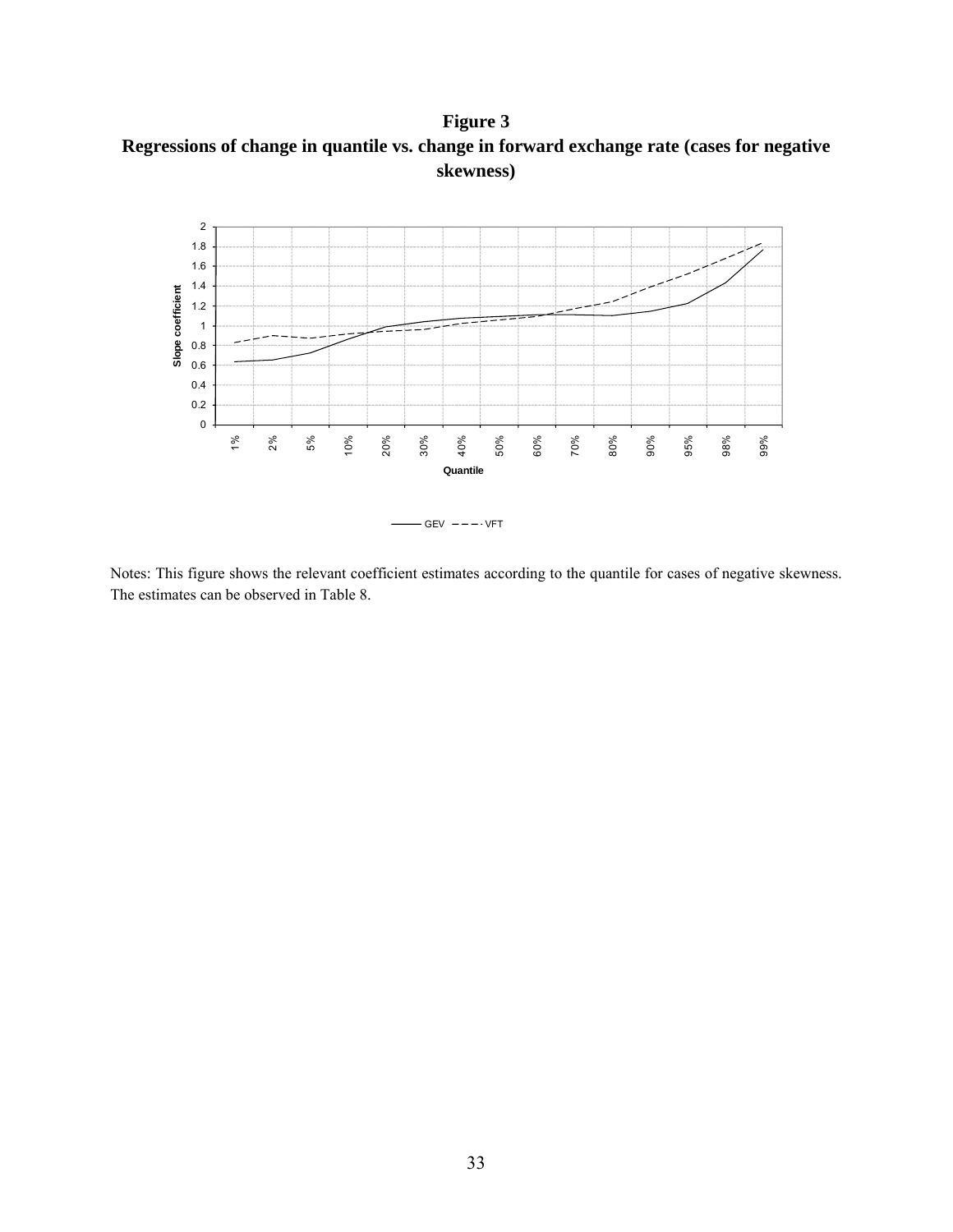|        |                |                     | Mexico                   |                         |                          |                |    |                     | FED                         |                             |                          |      |
|--------|----------------|---------------------|--------------------------|-------------------------|--------------------------|----------------|----|---------------------|-----------------------------|-----------------------------|--------------------------|------|
| 1      | $\overline{2}$ | $\overline{3}$      | $\overline{4}$           | 5                       | 6                        | 7              | 8  | 9                   | 10                          | 11                          | 12                       | 13   |
| N      |                | Tail                | <b>Bias</b>              | $\boldsymbol{\epsilon}$ | ξ                        |                |    | $N$ Tail            | Bias                        | ε                           | ξ                        |      |
|        | 55 Down        | Parameter           |                          |                         |                          |                | 39 | Parameter           |                             |                             |                          |      |
|        |                | $\epsilon > \xi$    |                          |                         |                          | 13%            |    | $\xi > \xi$         |                             |                             |                          | 8%   |
|        |                |                     | negative                 |                         |                          |                |    |                     | negative                    |                             |                          | 100% |
|        |                |                     | ÷,                       |                         |                          |                |    |                     | $\mathcal{L}_{\mathcal{A}}$ | $\sim 100$                  | 100%                     |      |
|        |                |                     | $\ddot{}$                |                         |                          |                |    |                     | $+$ $-$                     | 100%                        | $\overline{\phantom{a}}$ |      |
|        |                |                     | positive                 |                         |                          | 100%           |    |                     | positive                    |                             |                          |      |
|        |                |                     |                          | ÷,                      | 14%                      |                |    |                     |                             |                             |                          |      |
|        |                |                     | $\ddot{}$                | 100%                    | 86%                      |                |    |                     | $\ddot{}$                   |                             |                          |      |
|        |                | $\xi > \epsilon$    |                          |                         |                          | 87%            |    | $\xi > \epsilon$    |                             |                             |                          | 92%  |
|        |                |                     | negative                 |                         |                          | 21%            |    |                     | negative                    |                             |                          | 39%  |
|        |                |                     | ÷.                       |                         | 100% 100%                |                |    |                     | $\omega_{\rm{max}}$         | 100%                        | 86%                      |      |
|        |                |                     | $\ddot{}$                | $\Box$                  | $\sim$                   |                |    |                     | $+$                         | $\blacksquare$              | 14%                      |      |
|        |                |                     | positive                 |                         |                          | 79%            |    |                     | positive                    |                             |                          | 61%  |
|        |                |                     | $\overline{\phantom{0}}$ | 100%                    | 79%                      |                |    |                     | $\sim$                      | 100%                        | 95%                      |      |
|        |                |                     | $\ddot{}$                | ä,                      | 21%                      |                |    |                     | $\ddot{}$                   | ÷,                          | 5%                       |      |
|        | 21 Up          |                     |                          |                         |                          |                | 43 |                     |                             |                             |                          |      |
|        |                | $\epsilon > \xi$    |                          |                         |                          | 14%            |    | $\epsilon > \xi$    |                             |                             |                          |      |
|        |                |                     | negative                 |                         |                          | $\overline{a}$ |    |                     | negative                    |                             |                          |      |
|        |                |                     | ÷,                       |                         |                          |                |    |                     | $\blacksquare$              |                             |                          |      |
|        |                |                     | $\ddot{}$                |                         |                          |                |    |                     | $\ddot{}$                   |                             |                          |      |
|        |                |                     | positive                 |                         |                          | 100%           |    |                     | positive                    |                             |                          |      |
|        |                |                     | ÷,                       | $\sim 10^{-1}$          | 100%                     |                |    |                     | $\overline{\phantom{0}}$    |                             |                          |      |
|        |                |                     | $\ddot{}$                | 100%                    | $\Box$                   |                |    |                     | $\ddot{}$                   |                             |                          |      |
|        |                | $\xi > \varepsilon$ |                          |                         |                          | 86%            |    | $\xi > \varepsilon$ |                             |                             |                          | 100% |
|        |                |                     | negative                 |                         |                          | 39%            |    |                     | negative                    |                             |                          | 19%  |
|        |                |                     | ÷.                       |                         | 100% 100%                |                |    |                     | ÷.                          | 100% 100%                   |                          |      |
|        |                |                     | $\ddot{}$                | $\sim$                  | $\overline{\phantom{a}}$ |                |    |                     | $+$                         | $\mathcal{L}_{\mathcal{A}}$ | $\blacksquare$           |      |
|        |                |                     | positive                 |                         |                          | 61%            |    |                     | positive                    |                             |                          | 81%  |
|        |                |                     | $\overline{\phantom{a}}$ |                         | 100% 100%                |                |    |                     | $\mathcal{L}_{\mathcal{A}}$ | 100% 100%                   |                          |      |
|        |                |                     | $\ddot{}$                | ÷,                      | $\overline{a}$           |                |    |                     | $\ddot{}$                   |                             | ä,                       |      |
| 113 No |                |                     |                          |                         |                          |                | 52 |                     |                             |                             |                          |      |
|        |                | $\epsilon > \xi$    |                          |                         |                          | 6%             |    | $\xi > \xi$         |                             |                             |                          | 8%   |
|        |                |                     | negative                 |                         |                          | 100%           |    |                     | negative                    |                             |                          |      |
|        |                |                     | $\overline{\phantom{0}}$ | $\sim 10^{-1}$          | 100%                     |                |    |                     | $\overline{\phantom{0}}$    |                             |                          |      |
|        |                |                     | $+$                      | 100%                    | Ĭ,                       |                |    |                     | $^{+}$                      |                             |                          |      |
|        |                |                     | positive                 |                         |                          |                |    |                     | positive                    |                             |                          | 100% |
|        |                |                     |                          |                         |                          |                |    |                     |                             | $\omega_{\rm{eff}}$         | 100%                     |      |
|        |                |                     | $\ddot{}$                |                         |                          |                |    |                     | $+$                         | 100%                        | $\overline{\phantom{a}}$ |      |
|        |                | $\xi > \varepsilon$ |                          |                         |                          | 94%            |    | $\xi > \epsilon$    |                             |                             |                          | 92%  |
|        |                |                     | negative                 |                         |                          | 78%            |    |                     | negative                    |                             |                          | 52%  |
|        |                |                     | ÷.                       | 100%                    | 93%                      |                |    |                     | $\omega_{\rm{max}}$         | 100% 100%                   |                          |      |
|        |                |                     | $\ddot{}$                | $\sim$                  | 7%                       |                |    |                     | $\ddot{}$                   | $\sim 100$                  | $\sim$                   |      |
|        |                |                     | positive                 |                         |                          | 22%            |    |                     | positive                    |                             |                          | 48%  |
|        |                |                     | $\blacksquare$           | 100%                    | 91%                      |                |    |                     | ÷,                          | 100%                        | 78%                      |      |
|        |                |                     | $\ddot{}$                | $\omega$                | 9%                       |                |    |                     | $\ddot{}$                   | $\sim$                      | 22%                      |      |

# **Appendix Table 6 Left side tail and interest rate strategy**

Notes: Same as Table 4.